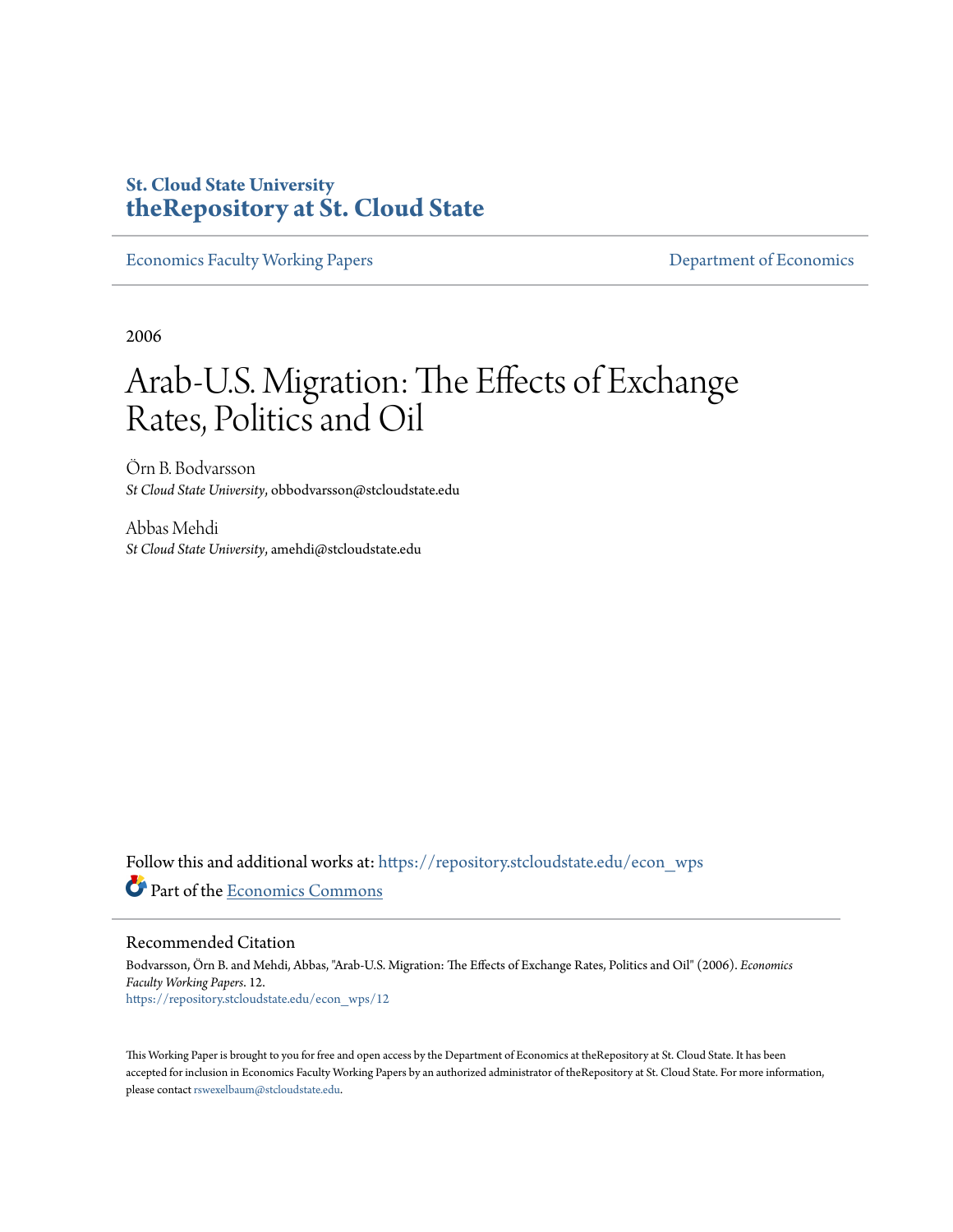# **Arab-U.S. Migration: The Effects of Exchange Rates, Politics and Oil**

by

Őrn B. Bodvarsson (Corresponding Author) Department of Economics St. Cloud State University 720 Fourth Avenue South St. Cloud, MN 56301-4498, USA (320)308-2225, FAX (320)308-2228 E-mail: obbodvarsson@stcloudstate.edu

&

Abbas S. Mehdi Department of Sociology and Anthropology St. Cloud State University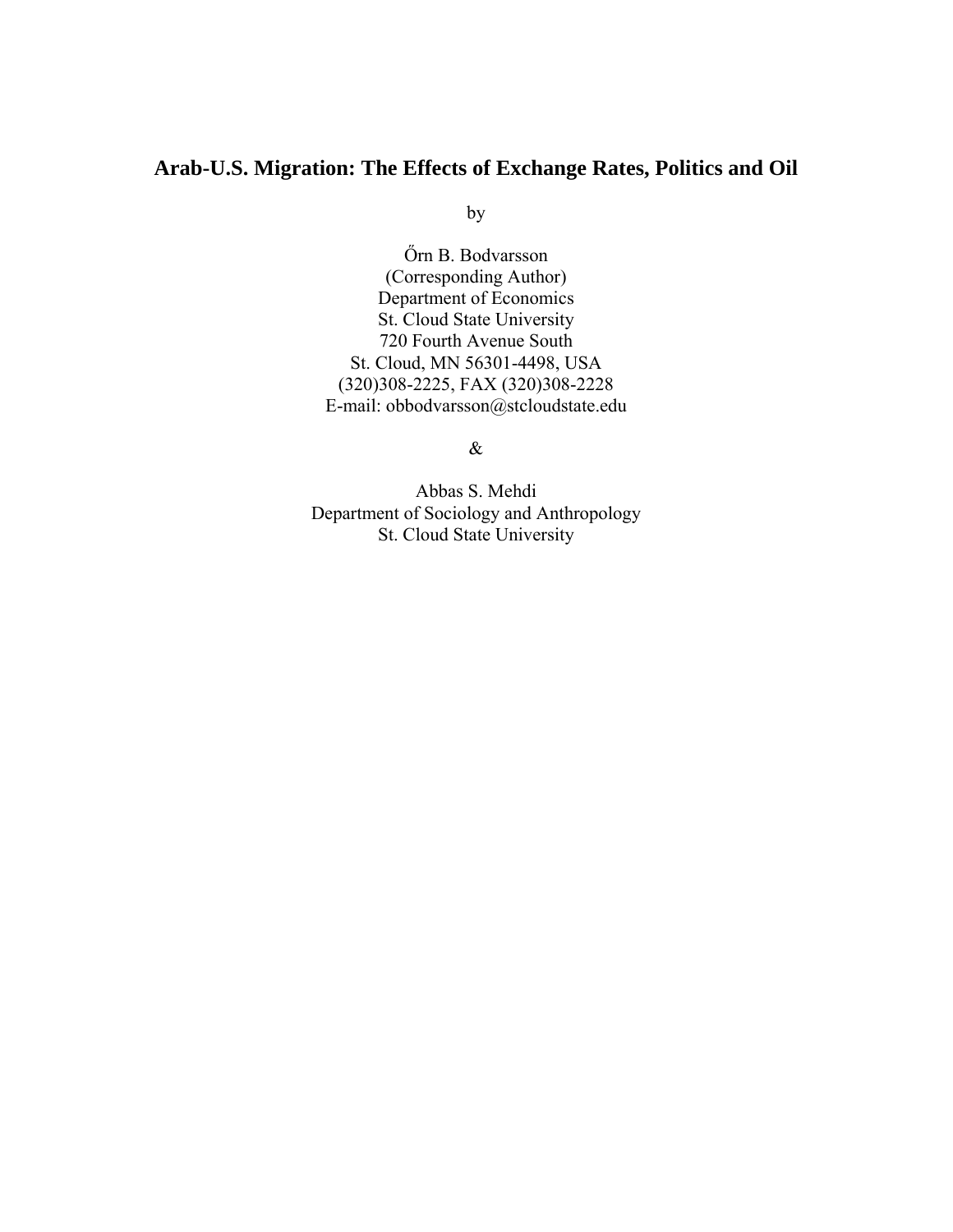# **Arab-U.S. Migration: The Effects of Exchange Rates, Politics and Oil**

#### **Abstract**

We hypothesize that exchange rates, commodity prices and geopolitical instability can affect international migration. If migrants send their earnings home, then appreciation of the destination country's currency will make remittances more valuable in the home country, raising the likelihood of migration. Higher commodity prices in the home country can, on the one hand, discourage migration because of improved labor market opportunities at home, but can, on the other, encourage migration because greater prosperity makes relocation more affordable. Some parts of the World, for example the Middle East, have experienced considerable geopolitical instability, which may have induced greater levels of supply-push migration to more stable parts of the World. Our test case is the migration of persons from the Arab region to the USA during 1992-2004, a period characterized by volatility in Arab-U.S. exchange rates, oil prices and political conditions. We estimate a fixed effects model of the Arab emigration rate using a sample of 182 observations, which includes 14 countries (10 Arab and 4 others in a control group). One of our control variables is the *real relative return to remittances*, which is the ratio of the exchange rate-adjusted real wage in the USA to the exchange rateadjusted real wage in the UK. Our econometric results demonstrate that: (i) Arab demand for U.S. visas is positively and significantly related to the real return to remitting, although the relationship is stronger for total visa demand than for employment visa demand; (ii) A one-dollar increase in the real price of oil from its mean will increase the flow of Arab migrants to the USA by over 505 persons; (iii) For every Arab who has migrated in the past, roughly 5 persons will follow him; and (iv) While the 9/11 terrorist attacks *ceteris paribus* stimulated migration, the 2003 Iraq-American war dampened it.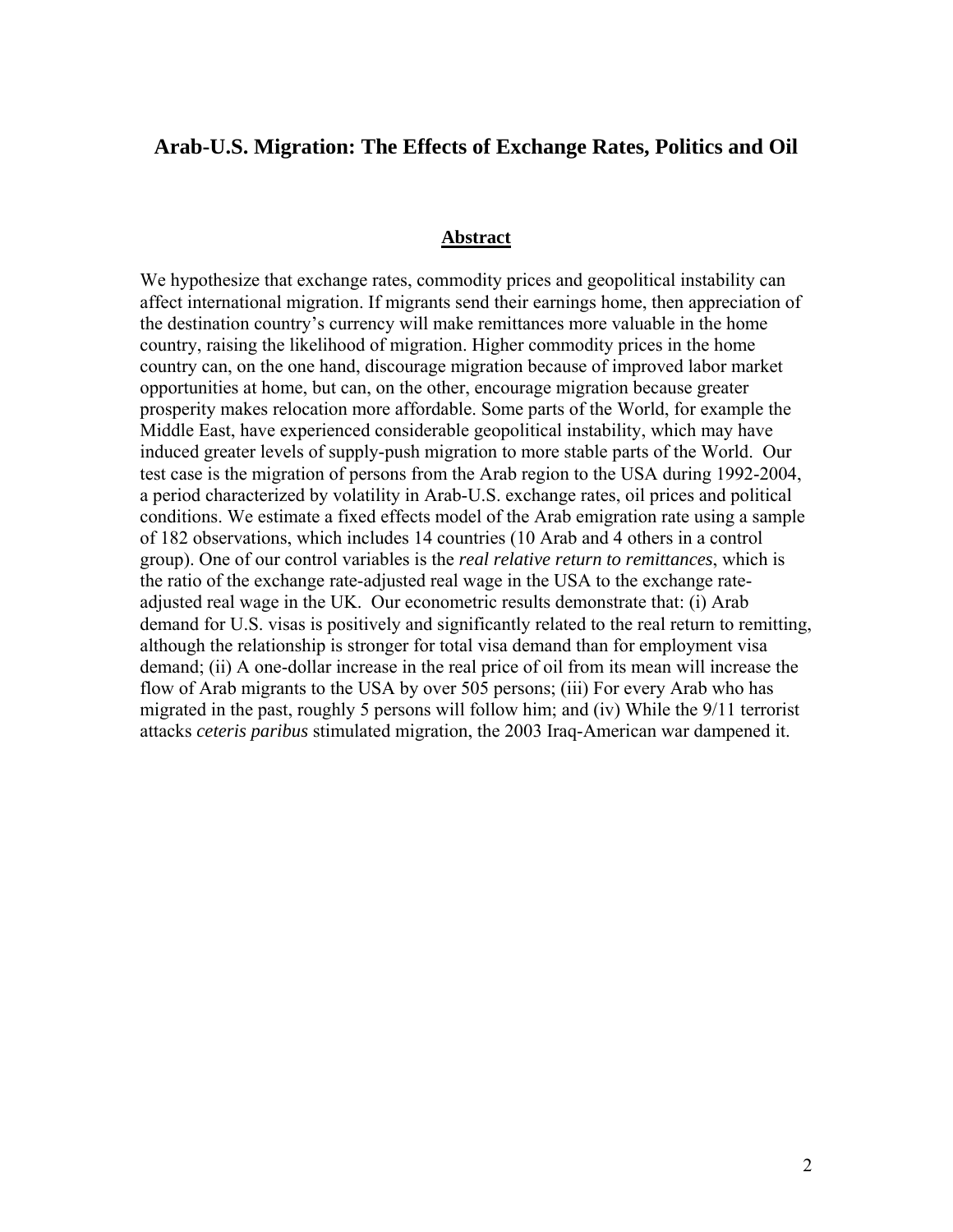## **I. INTRODUCTION**

 There is now a large and multi-disciplinary literature on migration from developing to developed countries. Some of these studies focus on the "Brain Drain," i.e. the international transfer of human capital from developing to developed countries, $<sup>1</sup>$  $<sup>1</sup>$  $<sup>1</sup>$  while</sup> others focus on migrant remittances, $2$  illegal migration<sup>[3](#page-31-1)</sup> and migration as part of a family's decision to ease liquidity constraints.<sup>[4](#page-31-1)</sup> The prevailing theme in this literature is that the "South to North" movement of human capital is driven by differential economic opportunities, migration costs, network effects,  $\frac{1}{2}$  immigration policies<sup>[6](#page-31-1)</sup> and household liquidity constraints in the source country.<sup>[7](#page-31-1)</sup> Empirical work in this area has often been hampered by lack of source country data.

 Generally overlooked in this literature are the potential influences of exchange rates, commodity prices and geopolitical instability on the volume of migration flows. If international migrants remit their earnings back home, appreciation (depreciation) of the destination country's currency will make remittances sent home more (less) valuable and may boost (lower) the likelihood of migration. While there is recent work on how exchange rate uncertainty affects remittances (Higgins, Hysenbegasi and Pozo (2004), for example), the relationship between exchange rates and the volume of migration flows has not been explored. Some parts of the developing World, e.g. Africa, Latin America and the Middle East, have been sources of geopolitical instability, yet very little is known about how such instability affects the volume of migration flows to the developed World.<sup>[8](#page-31-1)</sup> In some parts of the developing World, commodity prices exert major effects on source country economies. For example, the economies of various African countries are very sensitive to fluctuations in World crop prices and changes in the World price of oil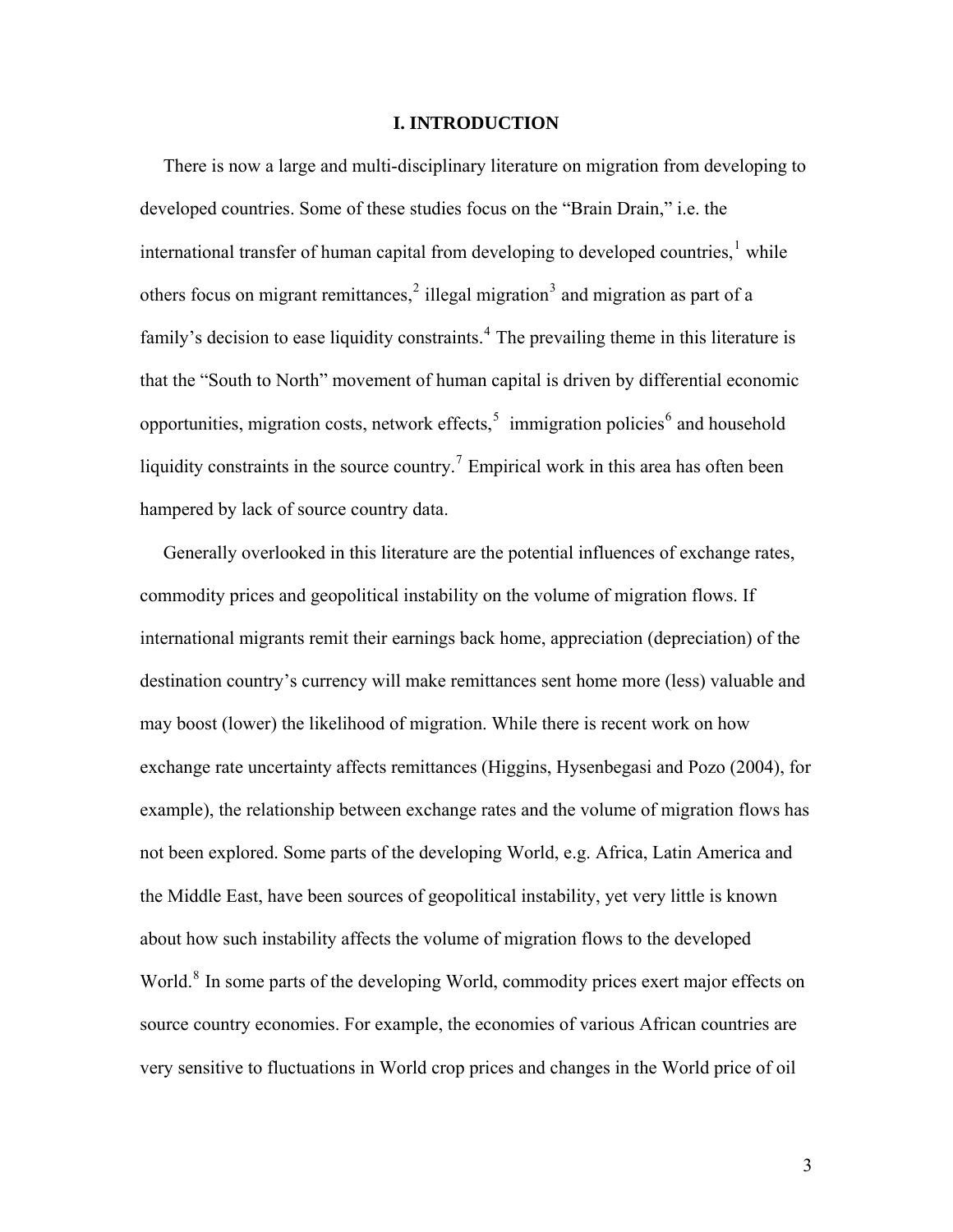exert major effects on economies in the Arab region. How do fluctuations in commodity prices affect migratory outflows to the developed World? On the one hand, the prosperity at home brought about by higher commodity prices could make international migration less attractive, while on the other this prosperity could make migration more affordable. The linkage between commodity prices and international migration flows is generally not understood.

 In this study, we examine the effects of exchange rates, geopolitical instability and commodity prices on international migration from Developing to Developed Countries. Our test case is migration from the Arab region to the USA, a case which has received virtually no attention in the economics of migration literature<sup>[9](#page-31-1)</sup>, but which is ideal for analyzing the effects of exchange rates, geopolitical events and commodity prices on migration.

 The Arab test case is particularly interesting for migration researchers because of a confluence of factors, some internal to the region and others that are geopolitical in nature but strongly associated with the region. First, the population of the Arab region has grown rapidly*.* The region's population totaled about 284 million in 2000 and has grown rapidly over the past thirty years.<sup>[10](#page-31-1)</sup> Second, Arab nations differ greatly in their natural resource endowments, particularly oil.<sup>[11](#page-31-1)</sup> Volatility in the price of oil over the last forty years has had significant effects on internal and international migration of labor in the entire Arab region.<sup>[12](#page-31-1)</sup> Third, Arab countries, particularly the oil-producing states, have been important destinations for migrant remittances.<sup>[13](#page-31-1)</sup> Fourth, some Arab countries have become increasingly reliant on external migration, particularly to the U.S. and Europe. With unemployment rates for some countries averaging close to 20% and with youth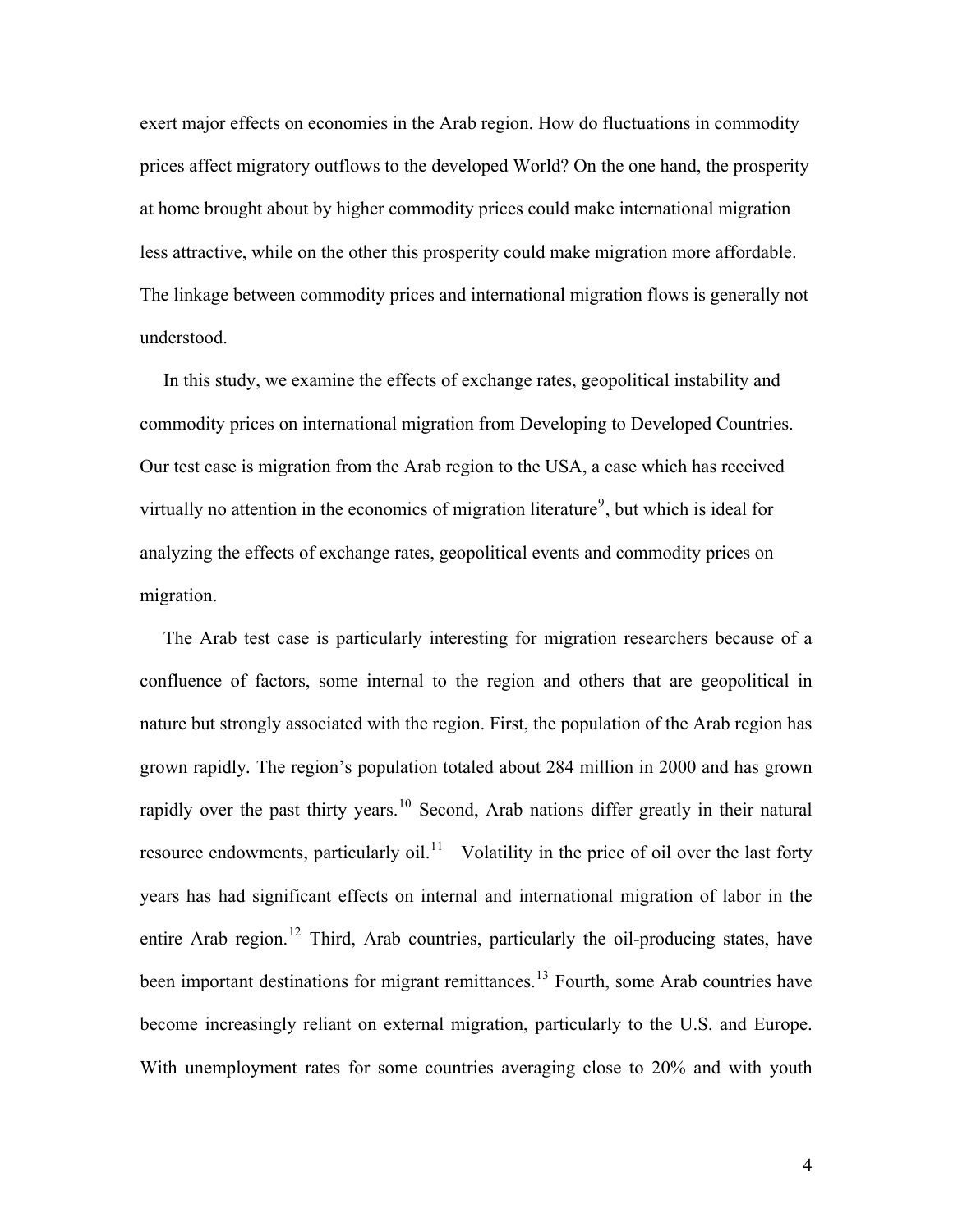unemployment rates close to 40%, increasing labor mobility has traditionally been the only effective means by which to combat poverty and high unemployment in the region.

Two other important factors contribute to making the Arab test case a worthwhile focus of inquiry. First, the 1991 Gulf War, the September 11, 2001, terrorist attacks on the World Trade Center in New York City and the onset of the Iraq-American War in 2003 may have disrupted long term Arab external migration patterns. For example, because the 9/11 terrorists came from the region and there were frequent reports of discriminatory behavior towards Arabs living in the U.S. in the aftermath of the attacks, prospective Arab migrants may have been deterred from relocating to the U.S. due to fear of increased prejudice and anger towards them by Americans, as well as substantially increased surveillance by U.S. immigration and law enforcement authorities. On the other hand, the rise of a very conservative brand of Islam in the Arab region following the 9/11 attacks may have encouraged less conservative practitioners of Islam to migrate to the West. Second, exchange rates between some of the Arab countries and the U.S. have been extremely volatile since the early 1990s.<sup>[14](#page-31-1)</sup> Since many migrants are known to remit earnings back home, gyrations in the exchange rate will affect the value of remittances in the source country's currency and thus the decision to migrate.

 We estimate an expanded model of rates of Arab migration to the USA using annual data for 10 Arab countries (7 oil-producing) and 4 non-Arab countries for the period 1992-2004. The non-Arab countries were included to control for World-wide macroeconomic conditions and trends in international migration. We hypothesize that admissions of Arab migrants will depend upon real income differences, exchange rates, real oil prices, past flows of migrants from the Arab region to the USA, opportunities in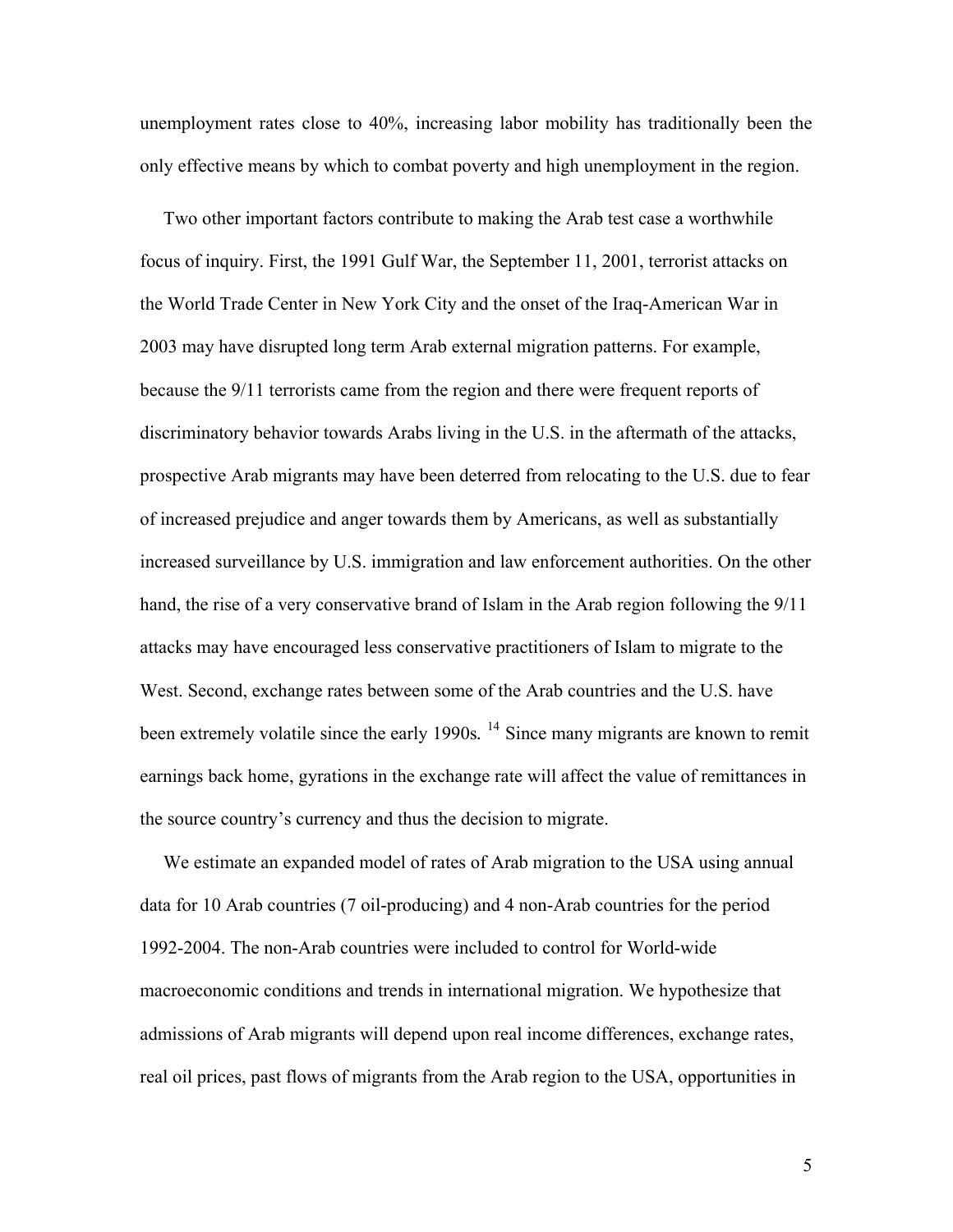the U.K. labor market, U.S. immigration policy and political instability in the Arab region. One novel variable included in the model is the exchange rate-adjusted ratio of real wages in the USA to real wages in the UK, which measures the real relative return to remitting U.S. income back home.

## **II. AN EXPANDED MIGRATION MODEL**

 We estimate an expanded version of the traditional migration model, building upon the work of Sjaastad (1962), Todaro (1969), Greenwood and McDowell (1991) and Hatton and Williamson (2002), to name a few prominent studies. Our model specifically extends the work of: (1) Clark, Hatton and Williamson (2002), who relate rates of international migration flows to the USA to real income differences, U.S. immigration policy, migration costs and various social indicators of the source and receiving countries; and (2) Greenwood and McDowell (1991), who relate migration rates to real income differences, the relative costs of transferring occupational skills, development and political conditions in the source country and various institutional control variables. Our model, however, includes three variables not found in these and earlier international migration studies – exchange rates, commodity prices in the source region and real earnings opportunities in an alternative destination.

We estimate the following fixed effects model of the emigration rate,

$$
(1) \left(\frac{M}{POP}\right)_{ii} = \beta_0 + \beta_1(COSTS)_{ii} + \beta_2 \left[\frac{\left(\frac{W_A}{X_A}\right)_{ii}}{\left(\frac{W_B}{X_B}\right)_{ii}}\right] + \beta_3 OIL_t + \beta_4 \left(\frac{M}{POP}\right)_{i(t-k)} + \beta_5 (INCOME)_{ii} + \beta_6 CRISIS_t + \beta_7 POLICY_t + \sum_{i=1}^j (\alpha_i COUNTRY_i + \delta_i (OIL_t)(OILCOUNTRY_i)) + \varepsilon_{ii} ,
$$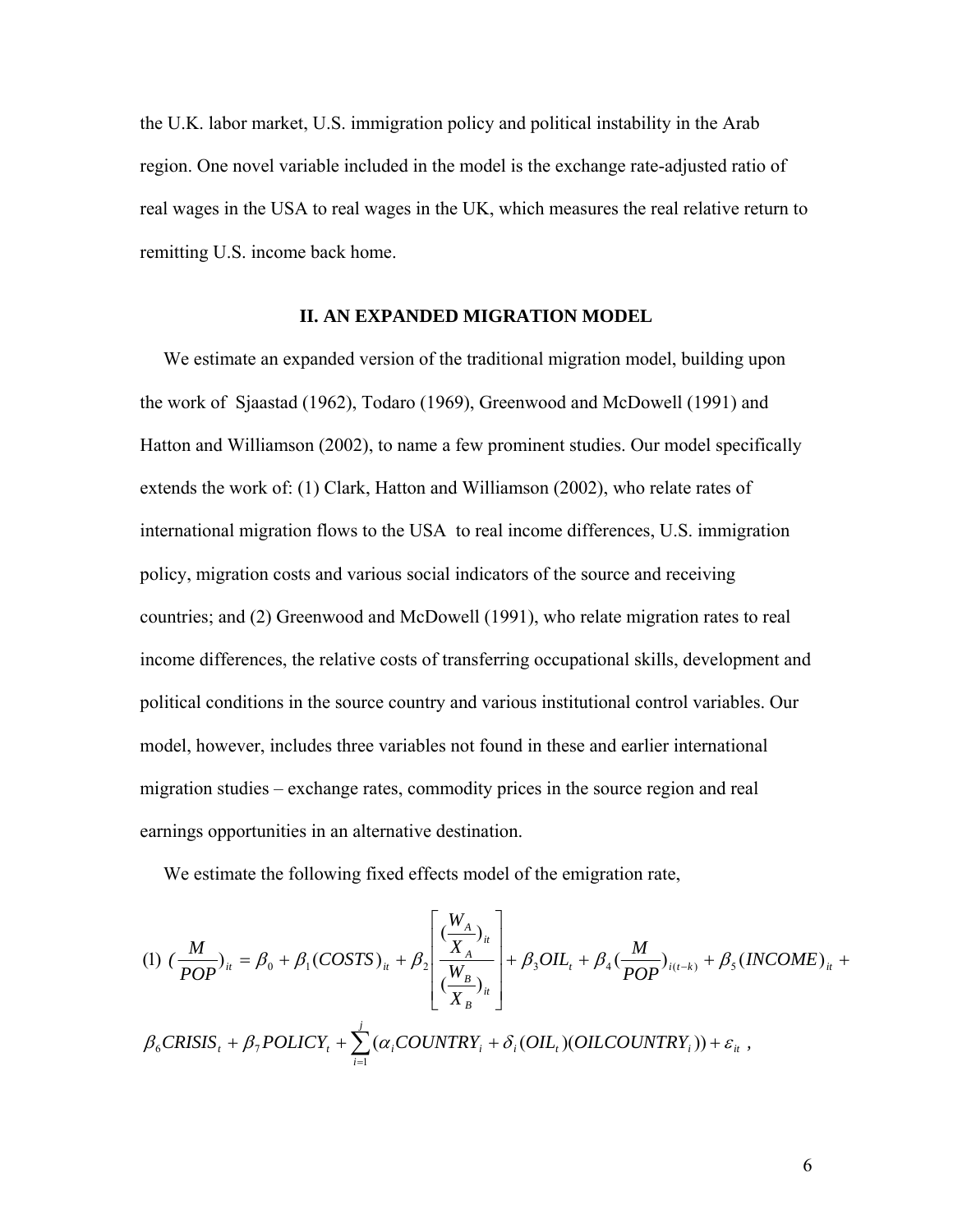where i denotes source country and t denotes the period during which a migration flow takes place. In the above equation M is the number of persons migrating, POP is population of the source country, COSTS is a measure of the affordability of relocating to the destination country relative to that of an alternative destination,  $X_A$  is the nominal price of the source country's currency in units of destination country A's currency,  $X_B$  is the nominal price of the source country's currency in units of alternative destination country B's currency,  $W_A$  is the real wage in A,  $W_B$  is the real wage in B, OIL is the real World price of oil,  $\left(\frac{M}{POP}\right)_{t-k}$  is the emigration rate k periods earlier (a measure of past migration flows), INCOME is real income available to the migrant if he stays in his home country, CRISIS is a vector of dummies equaling one if a geopolitical event relating to the source country or region is in effect, POLICY is a vector of dummies equaling one if there are immigration policies in the destination country that are capable of affecting migration flows from the source country, COUNTRY is a dummy equaling one for the source country and (OIL)(OILCOUNTRY) is an interaction between the oil price and a dummy equaling one if the source country is an oil-producing country,  $\beta_0$  is an intercept and ε is a classically well-behaved error.

 The COSTS term is hypothesized to have a positive relationship with the emigration rate ( $\beta_1 > 0$ ) and is measured in two different ways. First, we use the ratio of exchange rates,  $(X_A/X_B)$ . If destination country A's price of the source country's currency rises relative to alternative destination country B's price of the source country's currency, then migration to A will rise.[15](#page-31-1) Second, we create a *relative affordability ratio* that takes into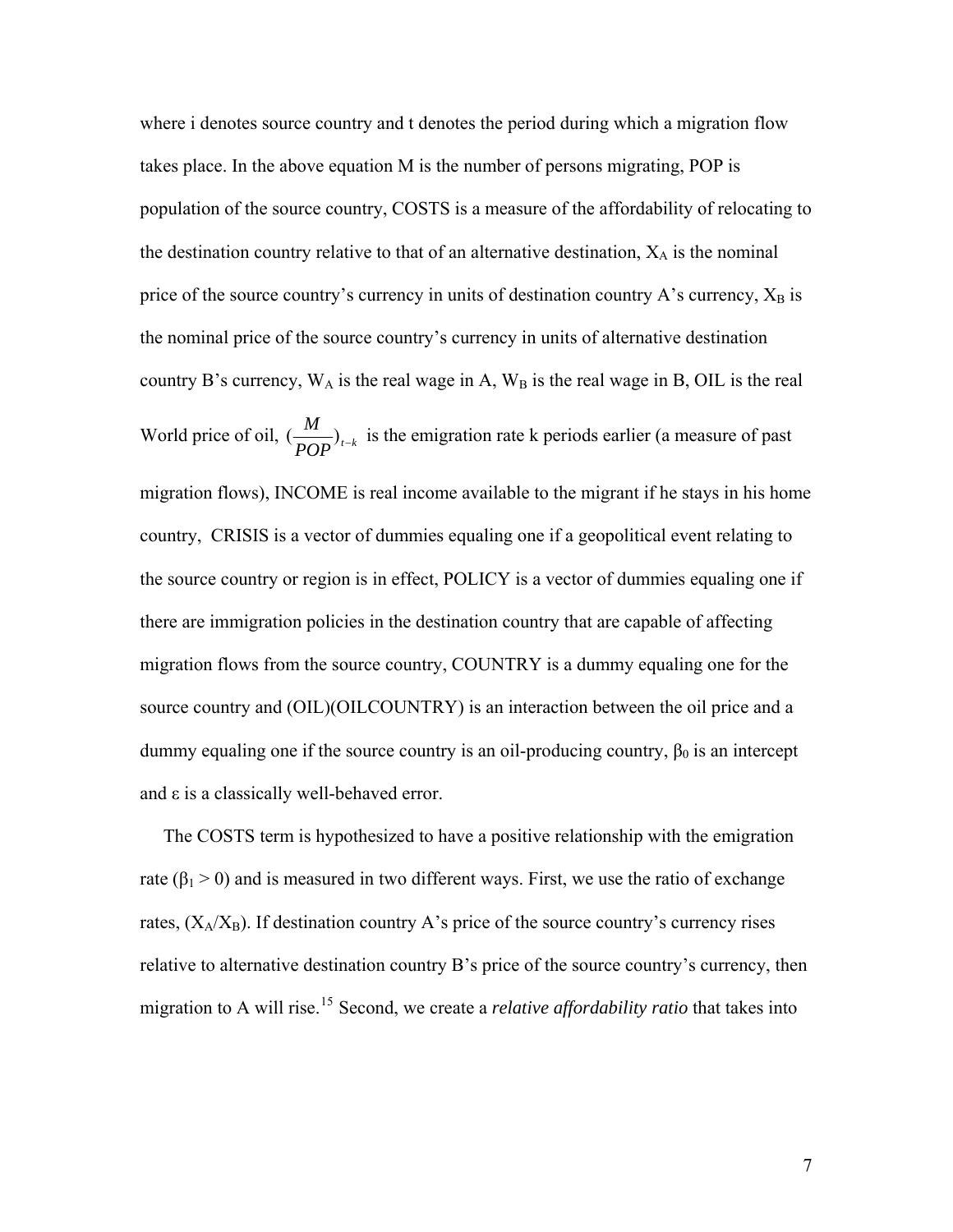

where  $DISTANCE<sub>A</sub>$  is air miles from the source country to destination country A and  $DISTANCE<sub>B</sub>$  is air miles from the source country to alternative destination country B. If A's price of the source country's currency rises, for example, then the affordability of migration to A rises relative to the affordability of migration to B, encouraging more migration to A.

 The hypothesized relationship between the emigration rate and the ratio of the exchange rate-adjusted real wage in destination country A to the exchange rate-adjusted

real wage in alternative destination country B, 
$$
\begin{bmatrix} \left(\frac{W_A}{X_A}\right)_u \\ \left(\frac{W_B}{X_B}\right)_u \end{bmatrix}
$$
, is positive ( $\beta_2 > 0$ ). There are

two reasons for this hypothesized relationship. First, this ratio accounts for the economic advantage of migrating to A relative to B; if the real wage in A rises, then *ceteris paribus* its labor market becomes more attractive and there will be a stronger incentive to migrate there. Second, assuming that a migrant remits part of his wage income back home, because we are adjusting the relative real wage by the relative exchange rate, the ratio in brackets above also measures the *real relative return to remittances.*

 The real relative return to remittances variable is best illustrated by example. Suppose destination country A is the U.S. and alternative destination country B is the U.K. Then the ratio  $\left(\frac{H_A}{H}\right)$ *A A X*  $\frac{W_A}{W_A}$ ) equals the migrant's purchasing power in the U.S. expressed in units of his home country's currency, as well as the amount of his U.S. remittances spent by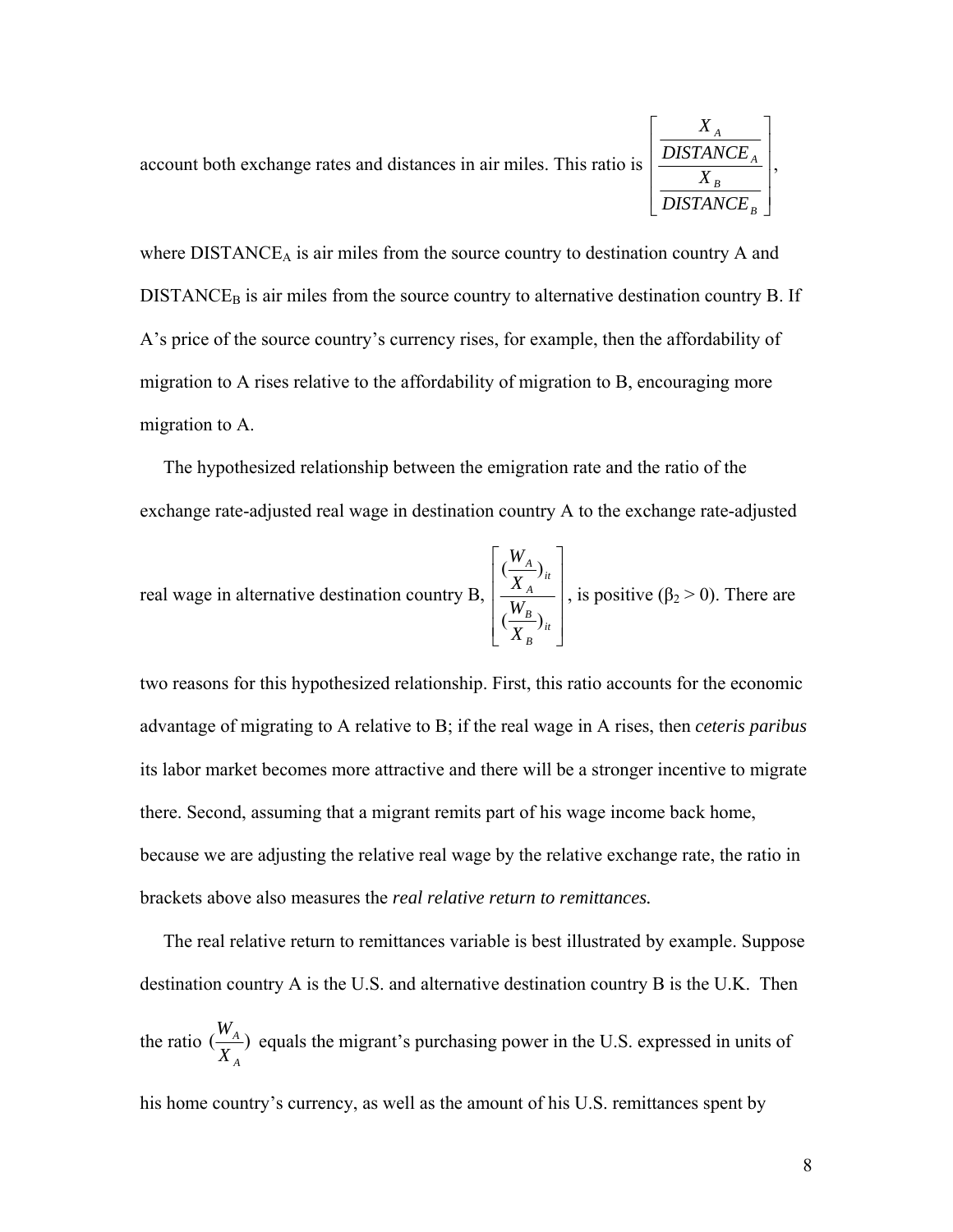family and friends back home. In contrast, the denominator  $\left(\frac{H_B}{H}\right)$ *B B X*  $\frac{W_B}{W}$  equals the migrant's purchasing power in the U.K. expressed in units of his home country's currency, as well as the amount of U.K. remittances spent by family and friends back home. If  $(\frac{H_A}{\sigma})$ *A A X*  $\frac{W_A}{V}$ ) rises

relative to  $\binom{H_B}{H}$ *B B X*  $\frac{W_B}{W}$ ), then the value of U.S. remittances received by family and friends back

home rises relative to the value of U.K. remittances received. Consequently, remitting one's wage income earned in the U.S. will be viewed as more attractive and this, all other things equal, will encourage more migration to the U.S. In contrast, if  $(\frac{H_A}{\sigma})$ *A A X*  $\frac{W_A}{W}$  falls relative

to  $\left(\frac{I'B}{I} \right)$ *B B X*  $\frac{W_B}{W}$ , the value of U.S. remittances will fall relative to the value of U.K. remittances and this will discourage migration to the U.S.

We hypothesize that the World price of oil (OIL) is capable of affecting the emigration rate in several different ways. On the one hand, higher oil prices bring prosperity to the region; oil-induced prosperity in the oil-producing states will stimulate the demand for goods made in the non-oil-producing states, increased tourism by oilproducing state residents in the non-oil-producing states and increased remittances sent home by oil workers who migrated from the non-oil-producing states. Because of improved labor market opportunities in the region, migration abroad will tend to be less attractive. Furthermore, higher oil prices are very likely to encourage internal migration to the oil-producing states, which should also contribute to less international migration. *Ceteris paribus*, both these effects should lead to a negative sign on the  $\beta_3$  coefficient. On the other hand, oil-driven prosperity is likely to make long distance international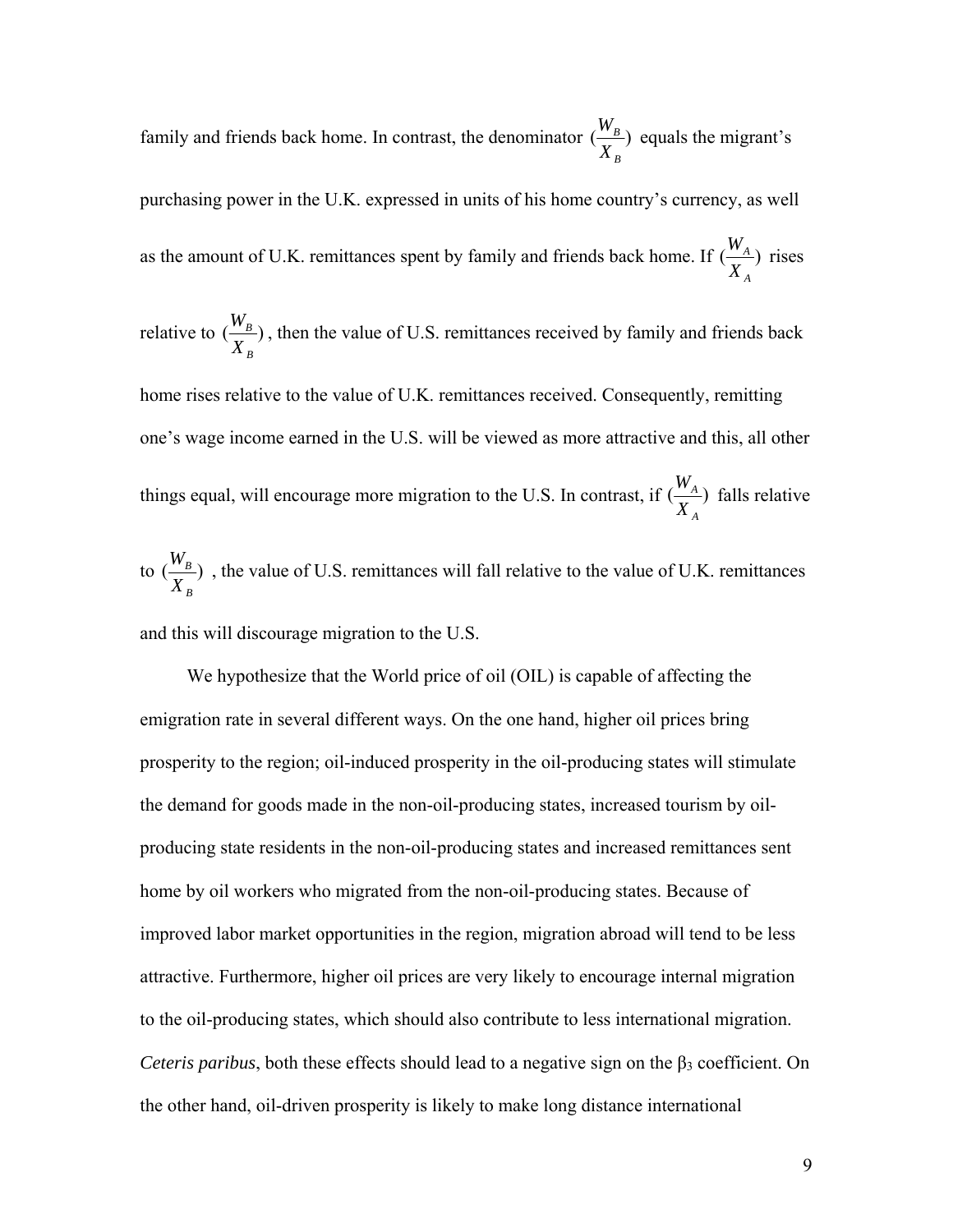migration more affordable, which *ceteris paribus* should raise the emigration rate. Consequently, the sign of  $\beta_3$  will depend upon which of these two effects dominates. There is an additional hypothesized effect of oil prices; higher oil prices will stimulate the demand for native workers in the oil-producing countries, which will discourage international migration by those workers. This effect is captured separately in the (OIL)(OILCOUNTRY) interaction term and we hypothesize a negative sign.

 Following previous models of migration, the higher are flows of migrants from the source country to the destination country in a earlier periods (the higher is  $\frac{M}{POP}$ ), the greater will be the emigration rate  $(\beta_4 > 0)$ ; pecuniary and non-pecuniary migration costs will be lower when migrants have more extensive family ties and immigrant enclaves are larger in the destination country. Also consistent with previous models, the greater are real income opportunities in the country of origin (the higher is INCOME), the lower will be the emigration rate ( $\beta_5 < 0$ ).

#### **III. A TEST OF THE ARAB MIGRATION MODEL**

#### *Choice of sample countries*

 Economic studies of the Arab region are often severely constrained by lack of available data, particularly for certain countries. The quantity and quality of datagathering by Arab governments differ significantly. Some countries have only recently begun making accurate and continual time series available to researchers, for example, and in some countries there have been lengthy gaps in data-gathering due to war or budget constraints. Consequently, we were constrained to only sample a subset of countries in the region and only on data since the early 1990s.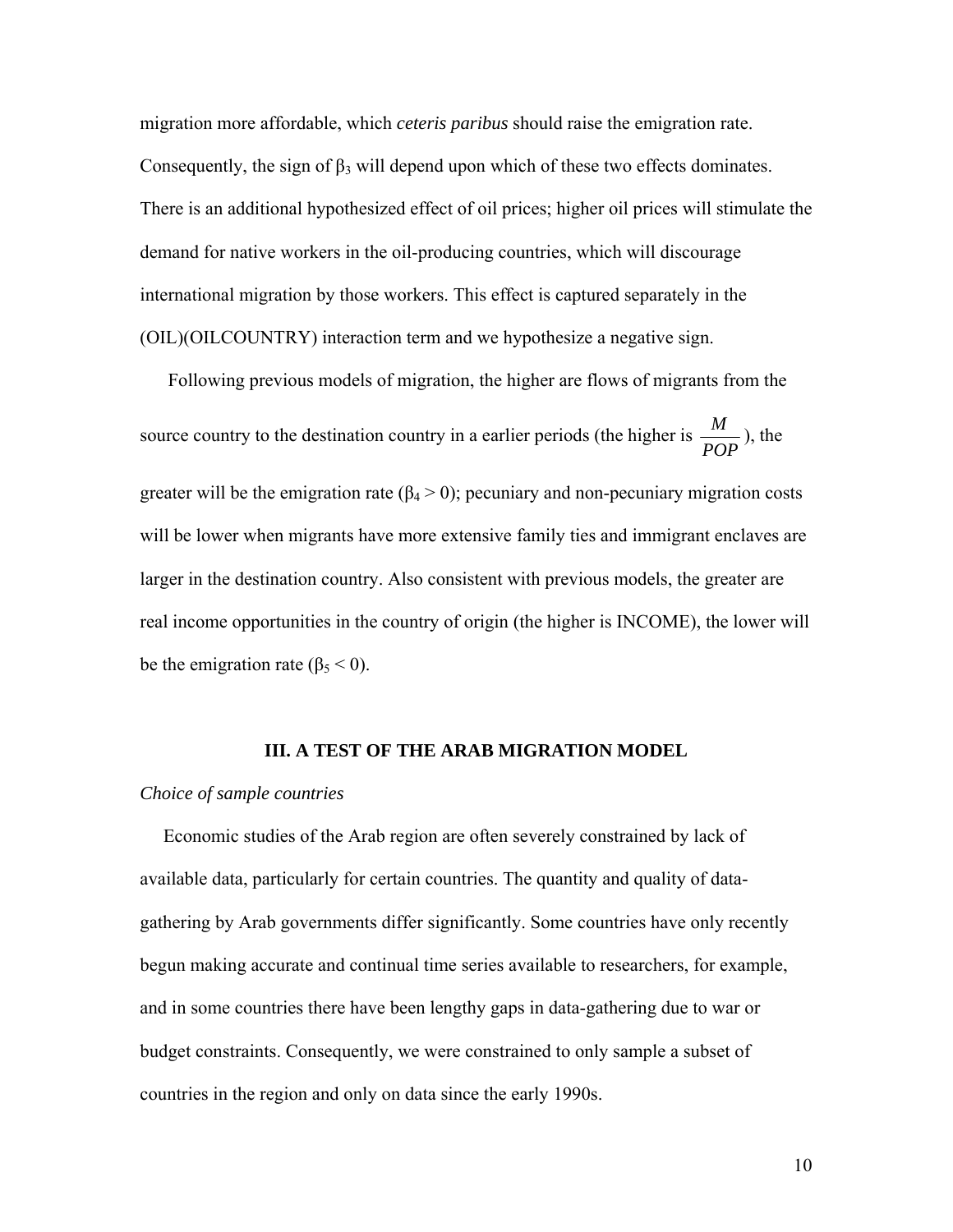In choosing our subset of countries, we used three criteria: (i) so that we could test for the effects of changes in oil prices on emigration to the U.S., part of the sample had to come from the oil-producing part of the region; (ii) so that we could test for the effects of Arab-related geopolitical shocks on emigration to the U.S., part of the sample had to include observations from countries that that have been associated with geopolitical instability, e.g. war and domestic political shocks; and (iii) all the countries in the sample had to have experienced relatively significant, but differing, levels of international emigration, particularly to the U.S.

 Ten countries satisfied these criteria -- Iraq, Jordan, Lebanon, Egypt, Kuwait, Morocco, Saudi Arabia, Syria, United Arab Emirates (UAE) and Yemen. All these countries contributed significantly to migration in the Arab region, both internally and internationally. Seven are oil-producing (Iraq, Egypt, Kuwait, Saudi Arabia, Syria, UAE and Yemen) and some have experienced internal political turmoil since the early 1990s, e.g. Iraq, Lebanon, Kuwait, Syria and Yemen. Iraq is obviously a standout case because it is an oil-producing state that has recently experienced tremendous political turmoil.

 To control for World-wide economic and socio-political trends that may have affected international migration from the Arab region, we also included in our sample 4 non-Arab countries. This subset includes India, Thailand, South Africa and Argentina. Like the Arab sub-sample, these four are developing countries that have provided continual, but not substantial, flows of migrants to the USA. None of them are oil-producing and they have not experienced the severe exchange rate volatility that some of the Arab countries have experienced. Each country was selected from a different region of the World, so as to allow for variation in migration costs.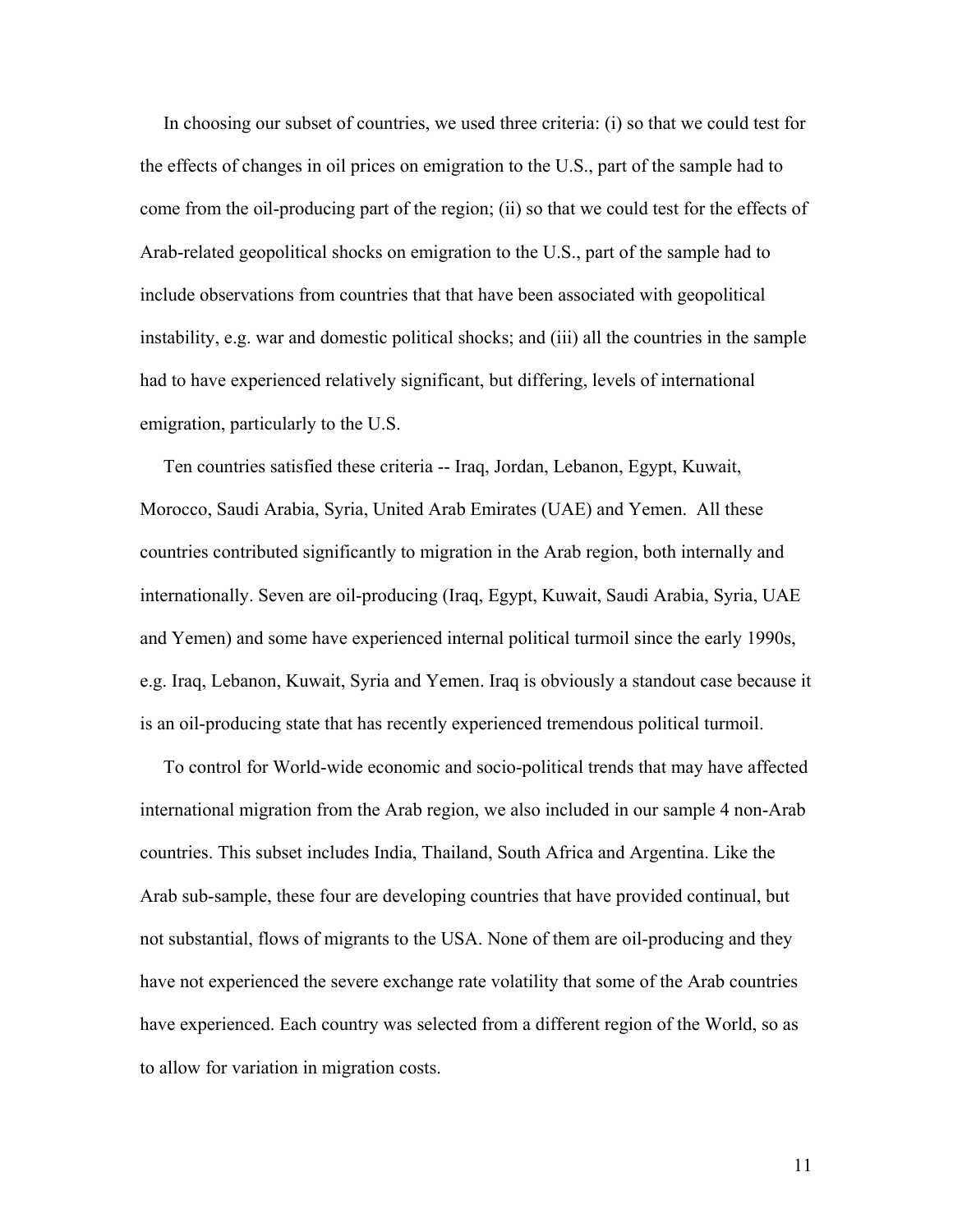# *Description of variables and data*

 Our pooled sample consists of annual data beginning with 1992 and ending in 2004 and includes 182 observations. The dependent variable is the emigration rate. Because U.S. immigration policy distinguishes between different classes of admission, we distinguish between the employment emigration rate (U.S. employment visas issued from persons whose last permanent country of residence was the source country divided by its population) and the total emigration rate (total visas issued from persons whose last permanent country of residence was the source country divided by its population). All data on immigrant admissions were obtained from the *Yearbook of Immigration Statistics* (formerly the *Statistical Yearbook of the Immigration and Naturalization Service*), published by the U.S. Bureau of Citizenship and Immigration Services (BCIS), now part of the U.S. Department of Homeland Security.<sup>[16](#page-31-1)</sup> Visa data from 1995 to 2002 were obtained from the BCIS's website, $17$  while data for earlier years were obtained from the *Statistical Yearbook*. It should be noted that the employment visa data includ spouses and children of individuals who were issued employment visas. Data on source country populations were obtained from the online version of the *Handbook of Statistics 2005* and published on the UNCTAD (United Nations Conference on Trade and Development) website. $18$ 

 The independent variables used in our regressions were constructed from the following measures:

(i) *Real hourly U.S. wages*. These are measured as hourly earnings of production or nonsupervisory workers on private non-farm payrolls, adjusted by the Consumer Price Index (CPI). The nominal hourly earnings data were obtained from the U.S. Bureau of Labor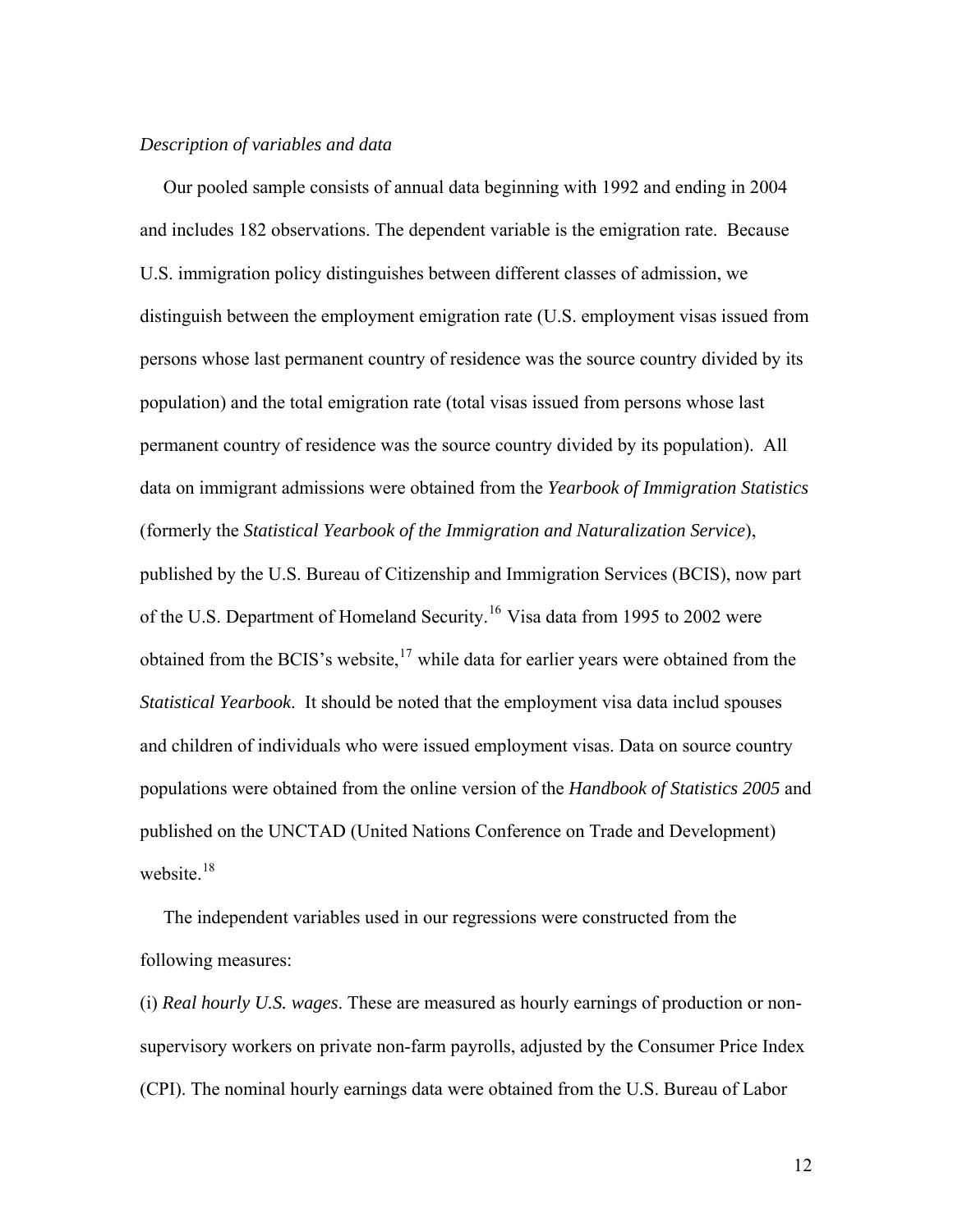# Statistics website<sup>[19](#page-31-1)</sup> and the CPI data were obtained from the online version of the  $2004$ *Economic Report of the President*; [20](#page-31-1)

(ii) *Real wages in the U.K.* This is the proxy for real earnings opportunities in the alternative destination country. We chose not to use a member of the European Union (EU) as the alternative destination country because EU countries switched to the Euro in the later part of the sample period. The resulting structural change in their currencies could potentially bias estimates of the effects of changes in exchange rates on migration. We chose therefore the U.K. as the alternative destination, which historically has been the most popular destination in Europe for migrants from the Arab World.<sup>[21](#page-31-1)</sup> We used the *average earnings index* for the U.K., adjusted by the U.K. CPI. Data for both the nominal earnings index and CPI were obtained from the U.K.'s *National Statistics* website;<sup>[22](#page-31-1)</sup> (iii) *Real per capita GDP in each of the source countries.* This proxies the source country real income variable (INCOME).There are no continual wage series for any of the source countries available for our chosen sample period, so we chose to proxy the real wage available in each country by real per capita GDP. We took data on per capita nominal GDP for each source country, obtained from the online version of the UNCTAD *Handbook of Statistics 2005,* and adjusted them by each country's CPI. CPI data were obtained from *LABORSTA Internet*, the online database published by the International Labor Organization; $^{23}$  $^{23}$  $^{23}$ 

(iv) *The stock of previous immigrants from the source country*. Previous migration flows from the source country were measured by the ratio of U.S. residents born in the source country to the source country's population. For the years 1992-99 we used the ratio of residents persons born in the source country as of the 1990 decennial census to source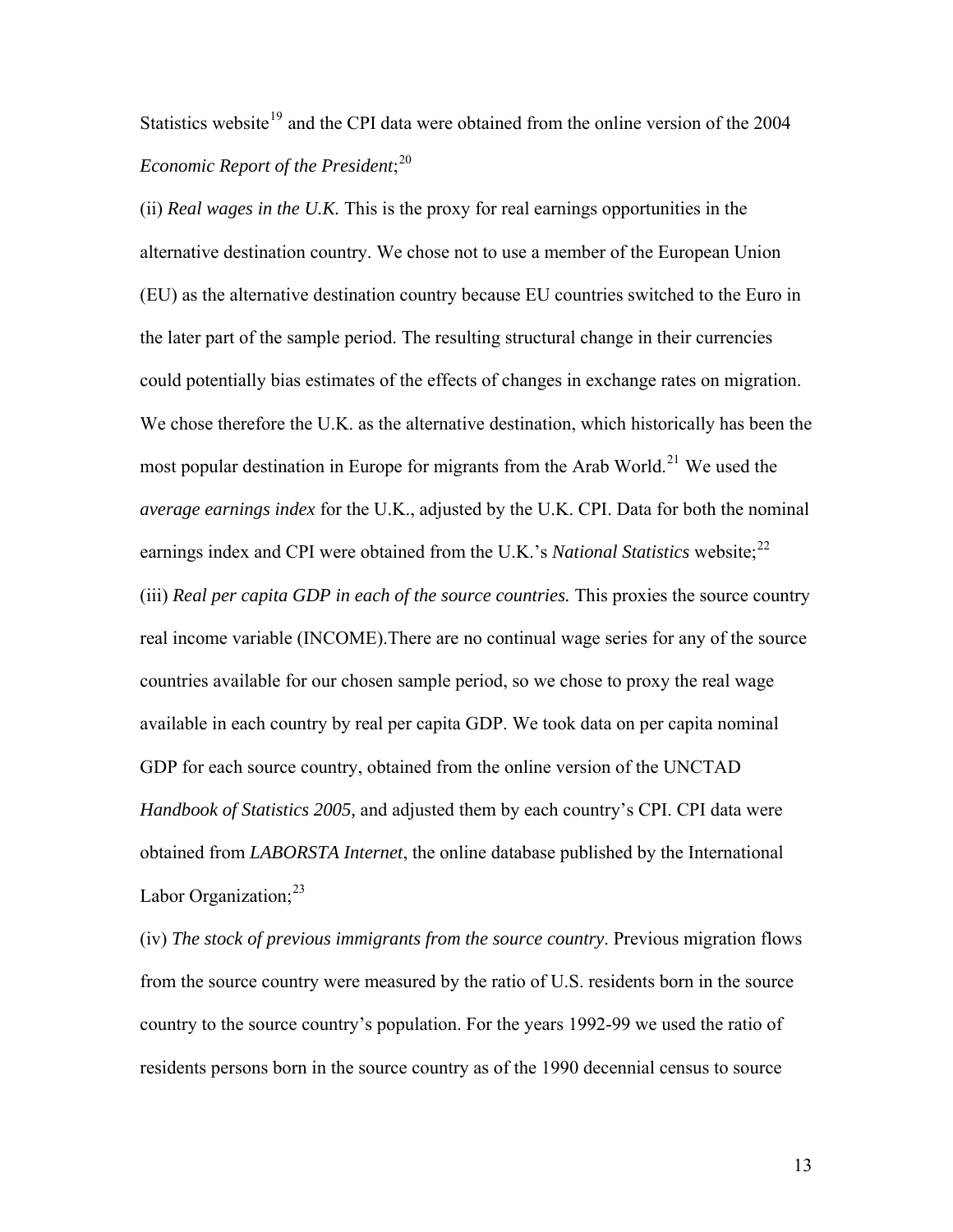country population in each of those years. After 1999, we used the ratio of residents born in the source country as of the 2000 census to source country population in each year;  $^{24}$  $^{24}$  $^{24}$ (v) *The exchange rate between the source country's currency and: (a) the U.S. dollar*; *and (b) the British pound*. The exchange rate is measured as the U.S. dollar (British pound) price of one unit of the source country's currency.<sup>[25](#page-31-1)</sup> U.S. exchange rate data were obtained from *International Financial Statistics*, published by the International Monetary Fund. British exchange rate data were obtained from the website of Her Majesty's Revenue and Customs Department;<sup>[26](#page-31-1)</sup>

(vi) *The real OPEC price of crude oil*. We used the average nominal spot price of OPEC crude oil for each year, adjusted by the CPI in the source country. Nominal oil price data were obtained from the online versions of the OPEC *Annual Statistical Bulletin* for  $2005$ ;<sup>[27](#page-31-1)</sup>

(vii) The distance in air miles from the source country to the USA, as well as to the U.K. This information was obtained from the website, www.indo.com.<sup>[28](#page-31-1)</sup>

(viii) *Dummy variables for geopolitical events relating to the Arab region.* We used dummies to control for effects that the 9/11 terrorist attacks and the onset of the Iraq-American War in 2003 may have had on the number of Arab migrants migrating to the U.S. The former dummy equals one for the years 2001-04, zero otherwise, and the latter dummy equals one for 2003, zero otherwise;

(ix) *A dummy variable for major changes in U.S. immigration policy.* We included two dummies to control for three acts of Congress during the sample period that may have influenced migration from the 14 source countries to the U.S. The first dummy equals one for the years beginning in 1996 and controls for the effects of the *Illegal Immigration*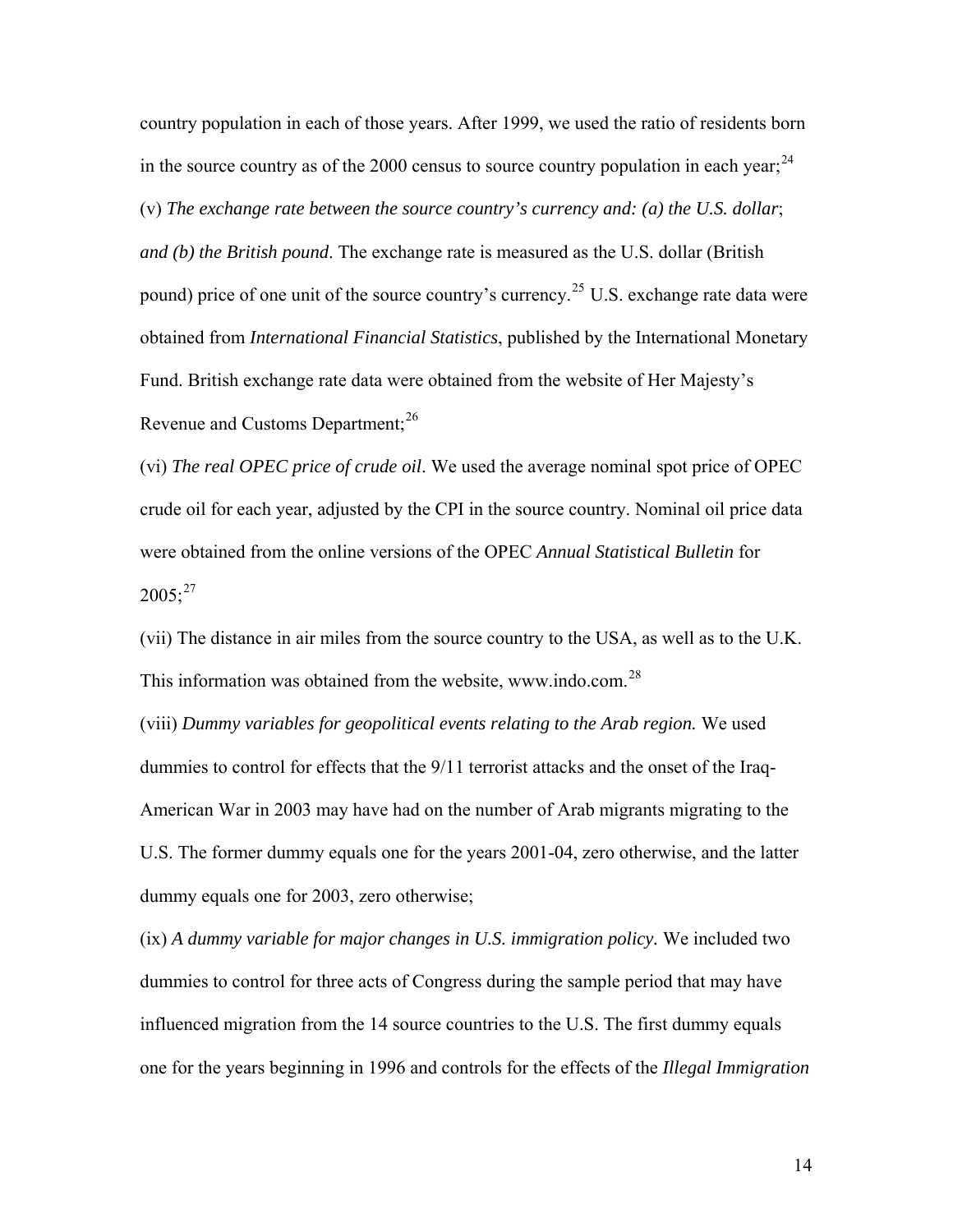*Reform and Immigrant Responsibility Act* of 1996 and the *Personal Responsibility and Work Opportunity Reconciliation Act* of 1996. Both acts were intended to raise the cost of illegally migrating to the U.S., hence we hypothesize a negative sign on  $\beta_7$ <sup>[29](#page-31-1)</sup>. The second dummy equals one for the period 2000-2003, a period during which Congress raised the limit on the number of H-1B visas that could be issued to immigrants.<sup>[30](#page-31-1)</sup> The higher quota for these visas may have encouraged more migration to the U.S., hence we hypothesize a positive coefficient on this dummy;

(x) *Source country dummies.* There may be differences in migration patterns to the USA between the countries not captured by the above explanatory variables. These could include differences in income inequality, schooling and other human capital endowments, demographics and quality of life. By including source country dummies we control for any such differences, particularly since reliable data for the region on many socioeconomic indicators are difficult to obtain or non-existent.

 Finally, we interacted the real price of oil with a dummy equaling one if the source country was an oil-producing one. This was intended to control for internal migration between the oil-producing and non-oil-producing Arab states in response to a change in the World price of oil.

 Table 1 shows descriptive statistics for the dependent and selected independent variables. Total annual admissions from each of the fourteen countries to the U.S. averaged 6,207, with employment visas averaging approximately 24% of the total. The number of employment visas issued to migrants from the Arab region was very small, averaging only 259 each year, whereas total visas issued to Arab migrants averaged 2,513 (approximately 40% for the sample of countries). This illustrates that the bulk of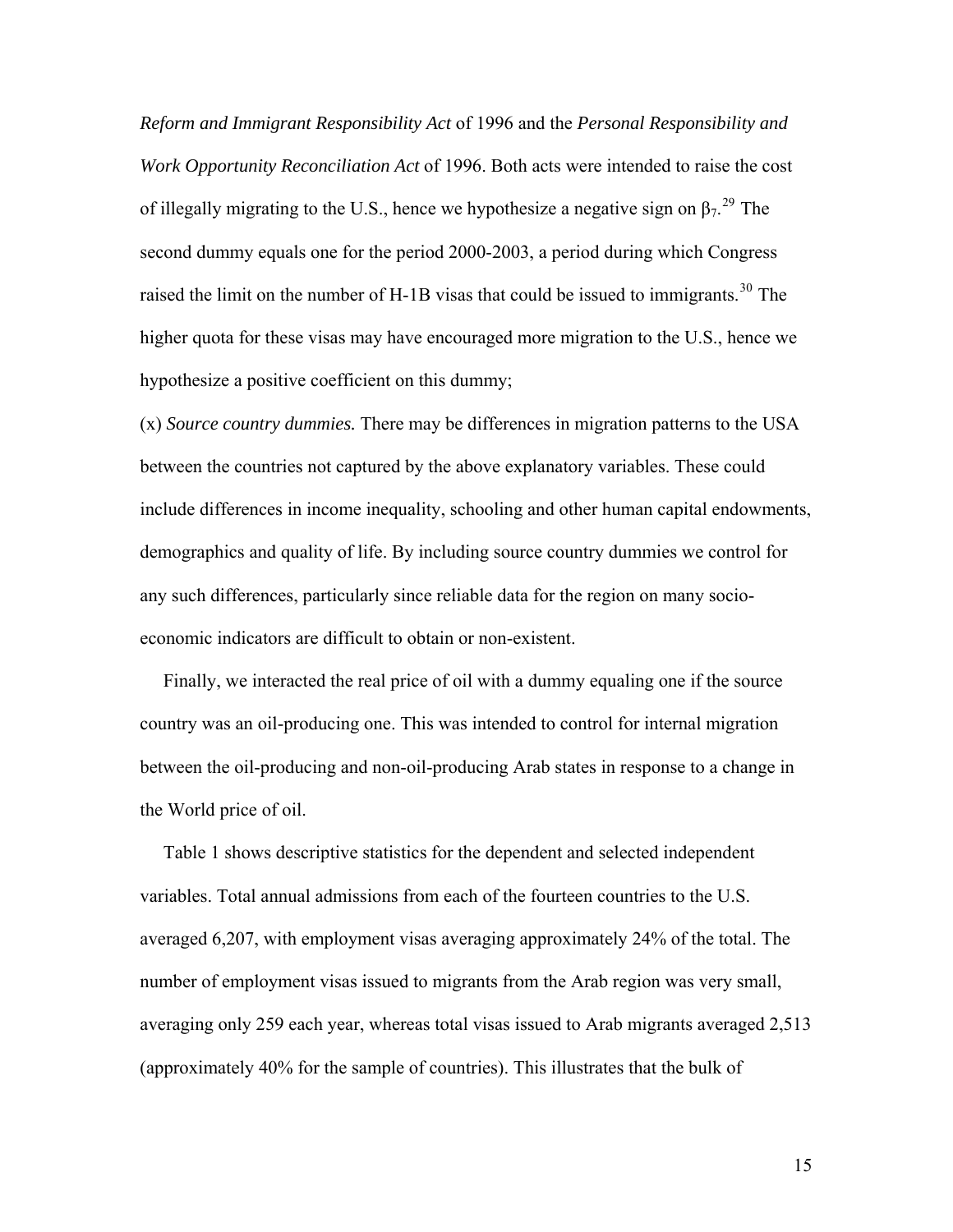immigrant admissions to the USA from Arab countries are granted on the basis of criteria other than employment, e.g. family ties, refugee or asylum status. Note also that real per capita GDP in the source countries averaged only U.S.\$4,574, but varied considerably across countries and over time, since the coefficient of variation is approximately 130%. The stock of previous immigrants from the source country residing in the U.S. averaged slightly over 0.5% of source country population during the sample period. U.S.-Arab and U.K.-Arab exchange rates were quite volatile during the period, as was the real price of oil.

# (Table 1 about here)

# *Estimated regression results*

 Table 2 shows coefficient estimates for Ordinary Least Squares regressions of total and employment emigration rates. Equations I and II include the exchange rate ratio as the proxy for relative migration affordability, whereas the other two equations include the relative affordability ratio described earlier. All coefficient estimates are corrected for heteroskedasticity using White's heteroskedasticity-consistent covariance matrix. In our discussion below, since many of the coefficient estimates are extremely small numbers due to the extremely small emigration rates from many of the source countries, we provide interpretations using mean values of source population and the various independent variables as base values.

#### (Table 2 about here)

 Our most important result, which is robust across all four specifications, is that the demand for U.S. visas is positively related to the real relative return to remittances. The relationship is not as strong for employment visa demand, however. According to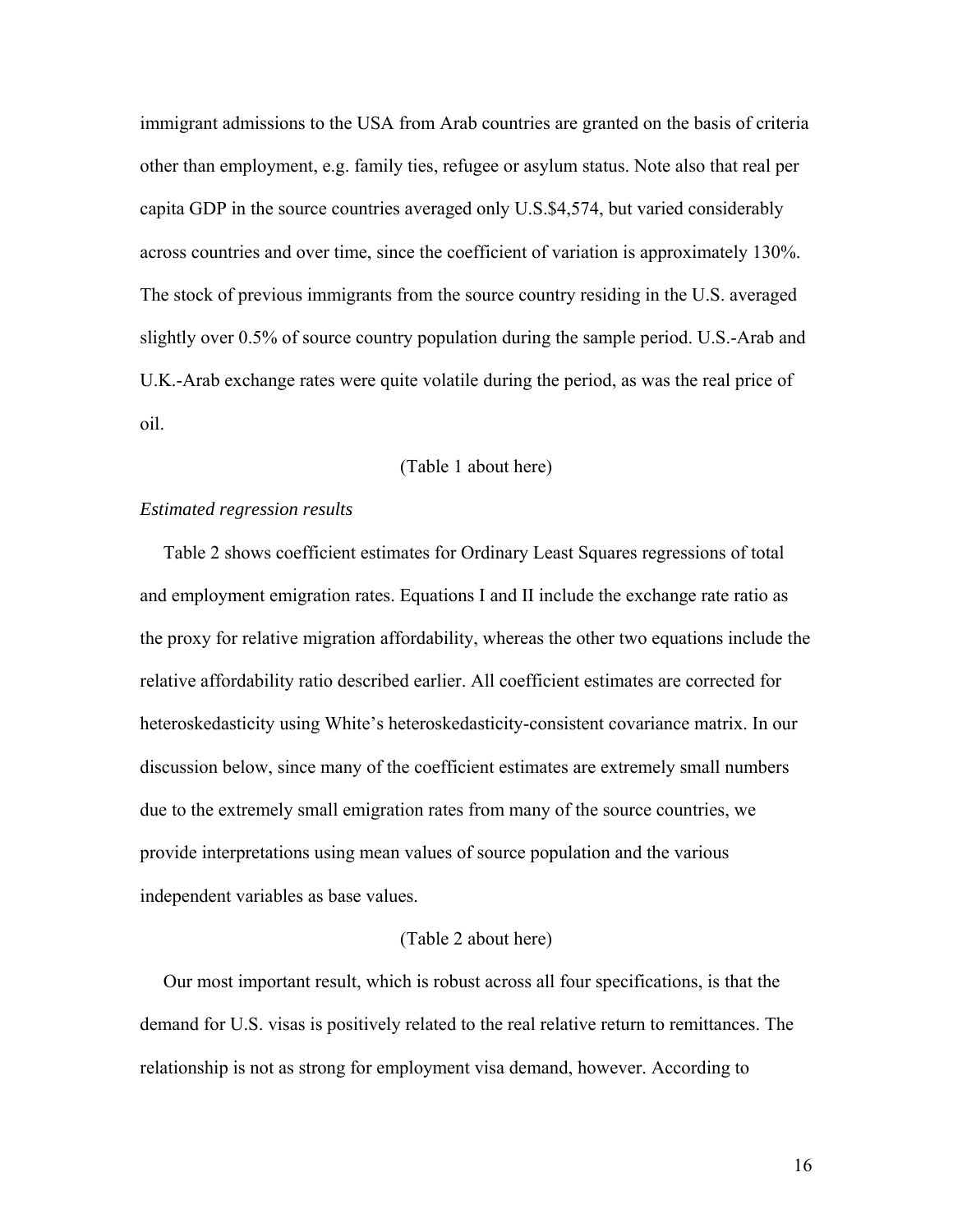equation I, if the exchange rate-adjusted real wage ratio rises by one point from its mean of 14.59 to 15.59 (an increase of 6.85%), total admissions to the U.S. rise by 18 persons. While this effect is small, it is significant at better than 1%. According to equation II, a one-unit increase in the real relative return to remittances will, all other things equal, increase employment admissions by approximately 3 persons. Similar size predictions are implied by equations III and IV. All four equations strongly confirm our hypothesis that a *ceteris paribus* change in the expected return to remitting a migrant's income back home does indeed influence the amount of U.S. migration.

 Equations I through IV suggest that relative relocation costs appear not to matter in the migration decision.<sup>[31](#page-31-1)</sup> However, increases in real income in the source country (measured by per capital real GDP) are predicted to reduce the volume of employment admissions, but not the volume of total admissions. According to equation II, for example, a \$1,000 increase in the source country's real per capita real GDP from its mean value of \$4,574 will induce *ceteris paribus* a drop in employment admissions of approximately 700 persons. The significance of this variable for only the employment admissions equations does not surprise us, for we would expect that economic conditions in the source country would be considerably more important for persons migrating strictly in response to differences in labor market opportunities. Persons migrating primarily for non-economic reasons, who comprise more than 75% of all Arab migrants to the USA, are likely to be much less sensitive to differences in labor market opportunities.

 All four equations strongly confirm the model's prediction that changes in the World price of oil will affect U.S. admissions. According to equation I, for example, a one dollar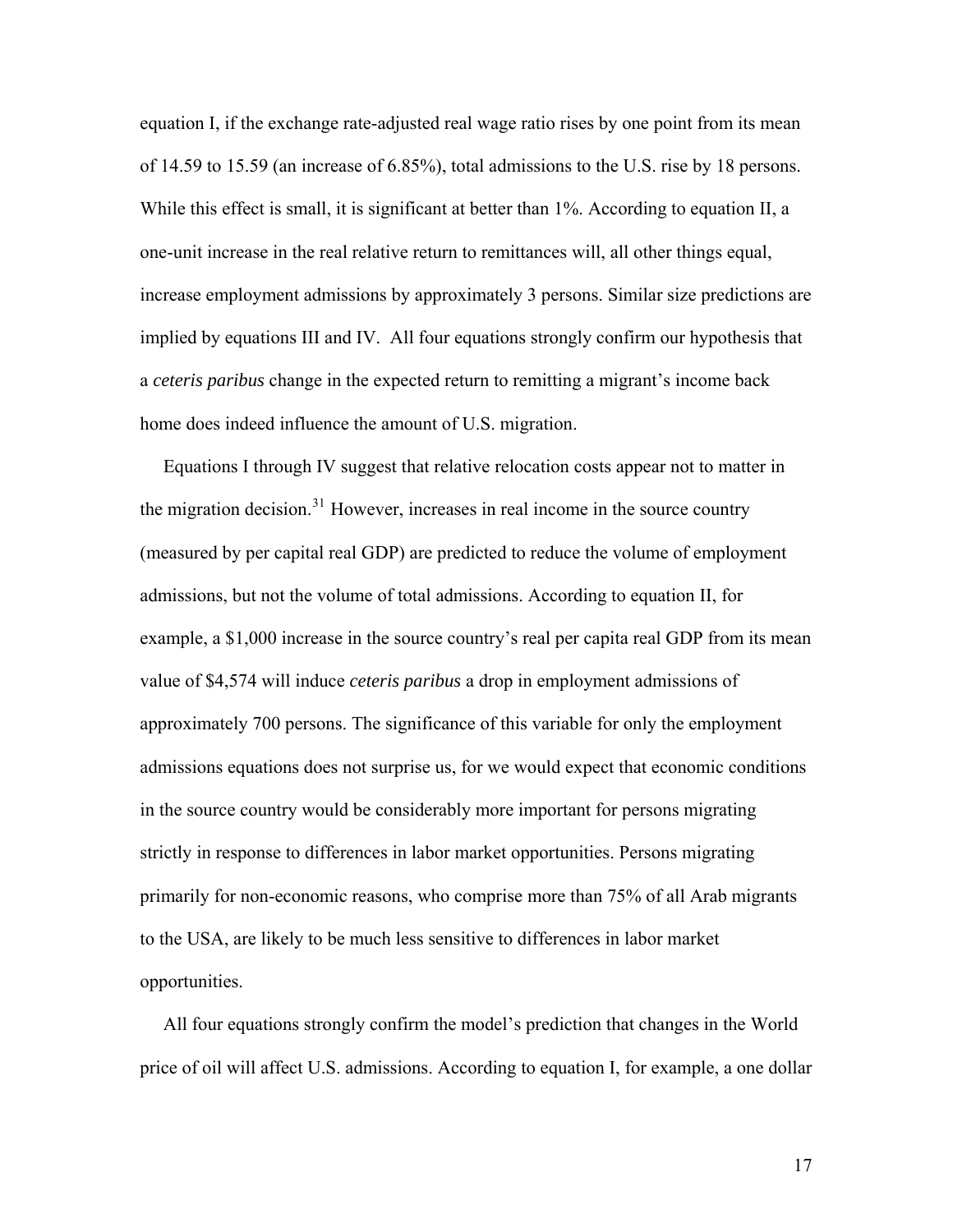increase in the real price of oil from its mean value of \$20.53 is predicted to cause total U.S. admissions to rise by approximately 505 persons annually, whereas equation II predicts that employment admissions will rise by 103 persons. These findings indicate that the main reason for why oil prices affect emigration is because higher prices on balance make long distance international migration more affordable.

 Past migration flows are found to influence total admissions to the U.S., but not employment-related admissions. Equations I and III predict that for every person who has migrated from the source country in the past, approximately 4-5 persons will follow him later. Ties to family and friends in the host country would be expected to matter most to migrants motivated by reasons other than differences in economic opportunities between source and host countries. This is exactly what our results appear to confirm.

 Geopolitical events and source country policy changes all appear to affect total and employment admissions. Emigration rates were *ceteris paribus* higher following the 9/11 terrorist attacks, but lower following the onset of the 2003 Iraq-American War. According to equation I, for example, the coefficient on the 9/11 dummy predicts that *ceteris paribus* total admissions rose by 3,461 persons following the terrorist attacks, but fell by 8,794 persons following the onset of the War. According to equation II, employment admissions rose *ceteris paribus* by 2,058 persons following the terrorist attacks, but fell by 1,965 persons following the onset of the War.

 U.S. legislation which raised the costs of illegally migrating to the U.S. appears to have had the intended effects on both total and employment admissions to the U.S. Across all four equations, the two Congressional acts signed into law in 1996 contributed to lowering total and employment emigration rates by significant amounts. However,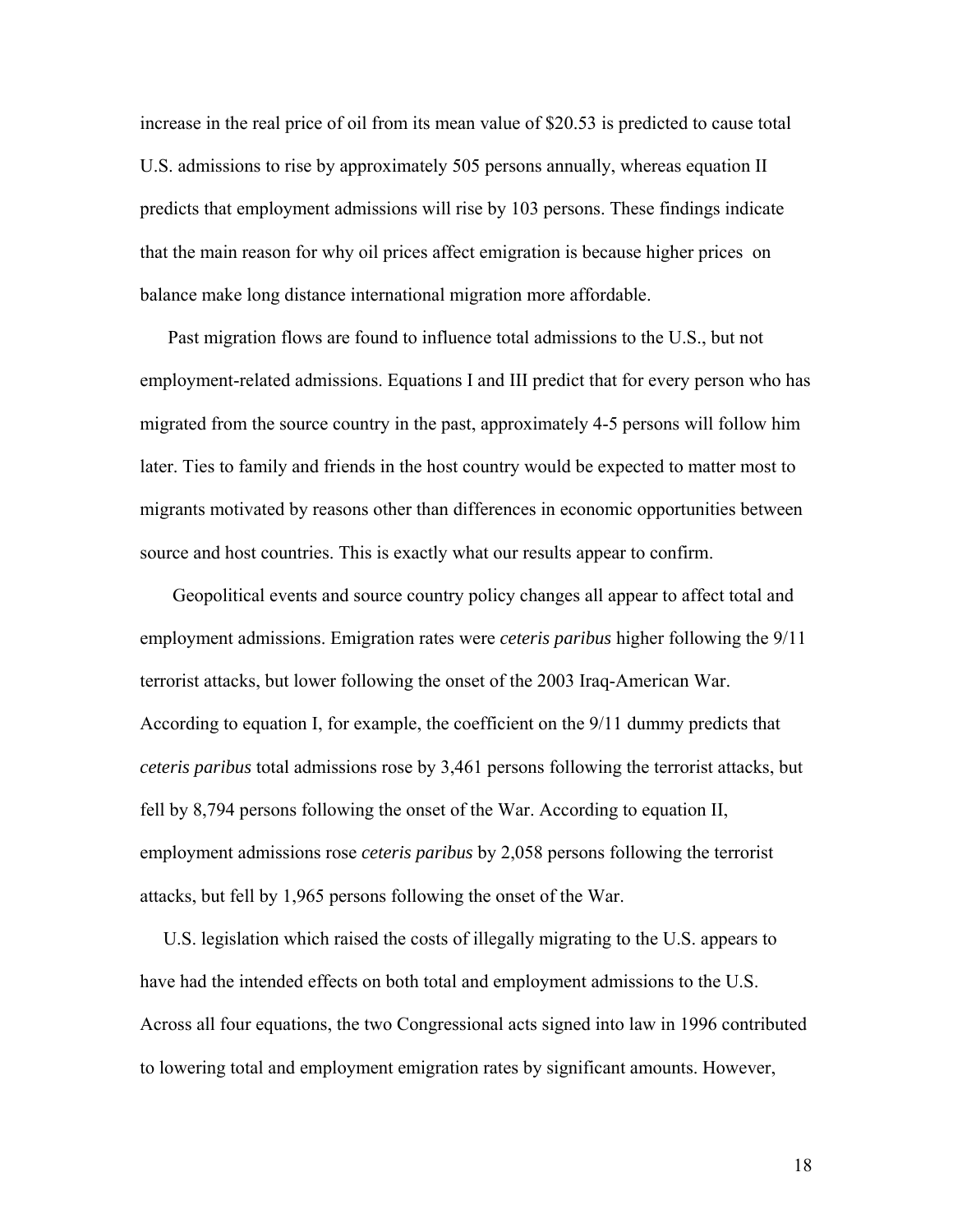increases in the quota of H-1B visas appear to have lowered emigration rates, contrary to our model's prediction. Finally, our results indicate some evidence that higher oil prices may have triggered internal migration to oil-producing states. The estimated coefficients on the oil price x country dummy interactions are negative and significant for some of the oil-producing countries, more so for employment admissions.

## **IV. CONCLUDING REMARKS**

 We conclude that in addition to the traditional factors affecting international migration, emigration from the Arab World to the U.S. is significantly influenced by three factors – geopolitical instability associated with the region, exchange rates and the price of oil. Specifically, we obtained two striking results in this study. First, migration flows from the Arab region to the U.S. depend upon the relative real value of remittances sent home. This strongly supports the view of the *New Economics of Migration* that migration from the Developing to the Developed World is fundamentally a family decision and that remittances are used by families as an instrument of self-insurance. This finding also implies a strong linkage between exchange rates, migration flows and the contribution of remittances to foreign direct investment in the Arab region. Second, we find that higher oil prices appear to stimulate, not discourage, U.S. migration. This suggests that a strengthened oil market does not on balance appear to lead to a substitution of internal for external Arab migration. Instead, higher oil prices may have had the effect of making U.S. migration more affordable. Finally, emigration rates were found to be higher after the 9/11 terrorist attacks, controlling for other factors, suggesting that the attacks did not impose spillover costs on prospective Arab migrants.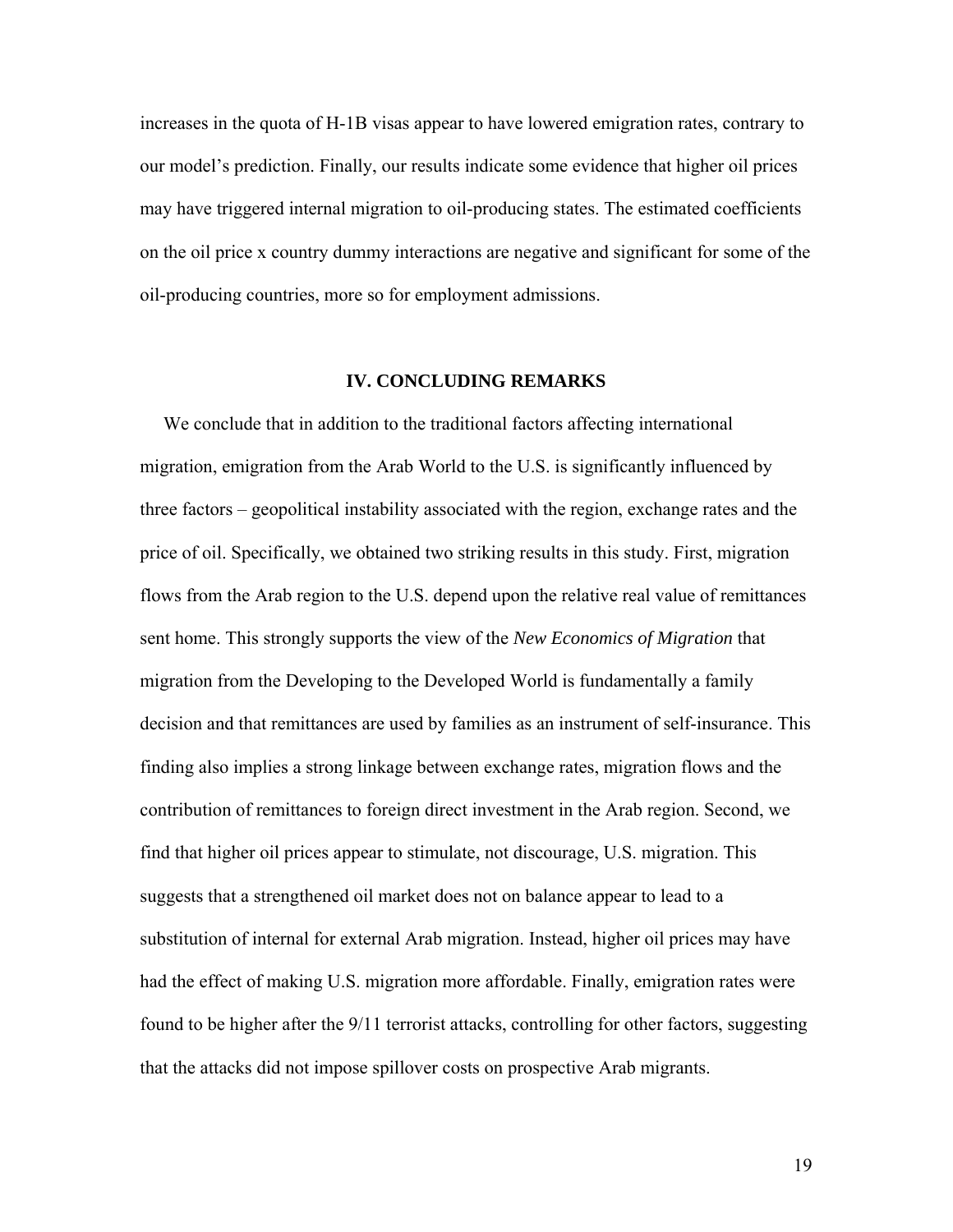We find that total emigration rates were lower during the first year of the Iraq-American War, all other factors held constant. Furthermore, emigration to the U.S. has been significantly influenced by family ties and enclave effects, real earnings opportunities in the U.S and Europe and real per capita output in the Arab region. Recent U.S. policies aimed at controlling illegal immigration appear to have lowered emigration rates from the Arab region.

 Our findings have important implications for further study of emigration from developing to developed countries. For example, African emigration to the U.S. and Europe is likely also to have been influenced by commodity prices, exchange rates and regional political events. The same story is likely to be the case for emigration to the U.S., Canada and Europe from the former Soviet Union, South America and developing Asia. It will be interesting to see whether the results we obtained, particularly for exchange rates, oil prices and political events, are replicated for these other regions of the World.

## **V. REFERENCES NOT CITED IN FOOTNOTES**

1. Adams, Richard H. (1993). "The Economic and Demographic Determinants of International Migration in Rural Egypt." *The Journal of Development Studies,* Vol. 30, No. 1, October, 146-67.

2. Ali, Ali. and Elbadawi, Ibrahim (2000). "Poverty and the Labor Market in the Arab World: The Role of Inequality and Growth." *World Bank* report.

3. Beine, M., F. Docquier and H. Rapoport (2001). "Brain Drain and Economic Growth: Theory and Evidence," *Journal of Development Economics*, Vol. 64, No. 1, 275-89.

4.  $(2003)$ . "Brain Drain and LDC's Growth: Winners and Losers, *IZA Discussion Papers No 819,* July.

5. Birks, J.S., I.J. Seccombe and C.A. Sinclair (1986)."Migrant Workers in the Arab Gulf: The Impact of Declining Oil Revenues," *International Migration Review*, Vol. 20, No.4, Autumn, 799-814.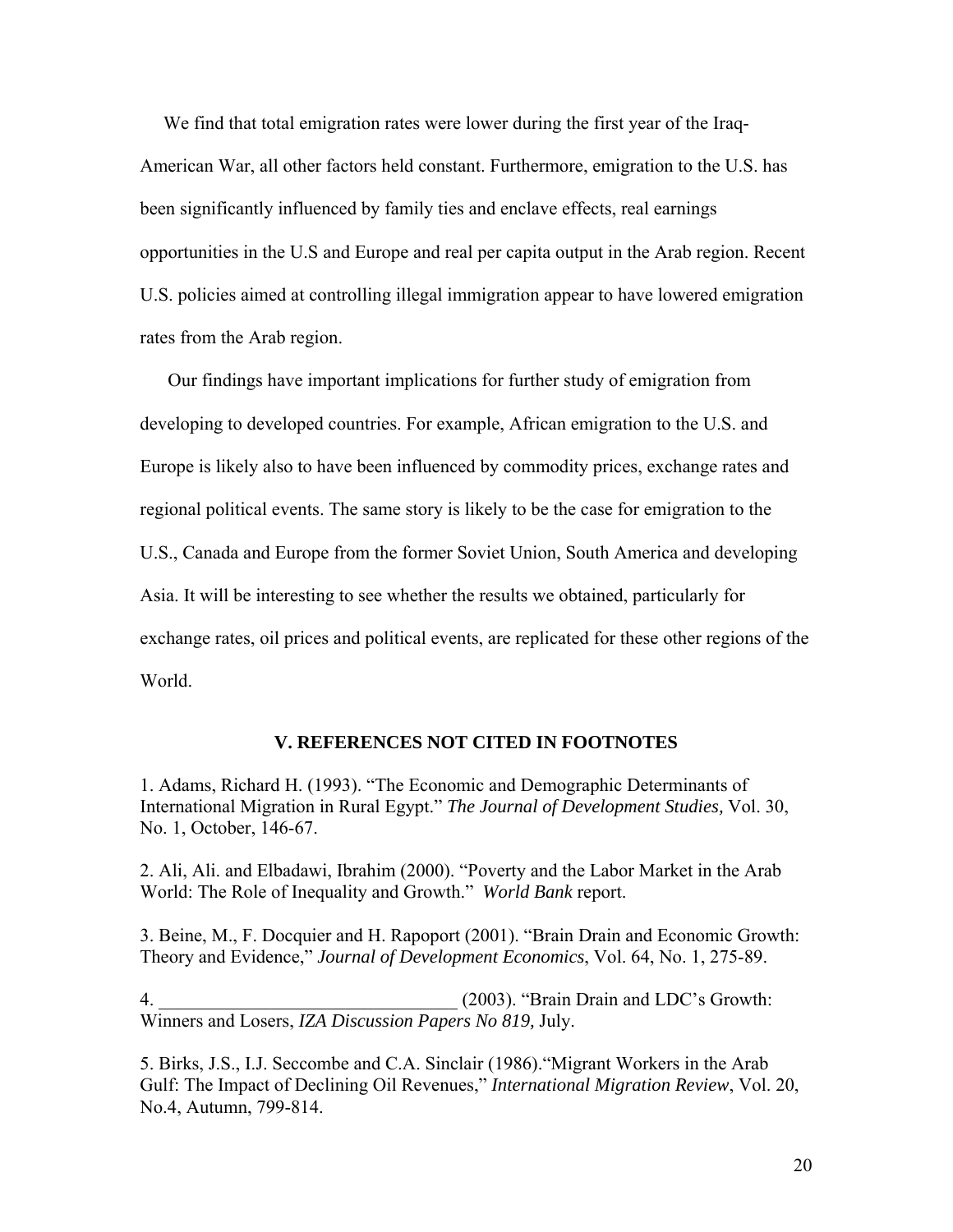6. Chiswick, Barry R. (1988). "Illegal Immigration and Immigration Control," *Journal of Economic Perspectives*, Vol. 2, No. 3, Summer, 101-15.

7. Clark, Ximena and Timothy J. Hatton and Jeffrey G. Williamson (2002). "Where do U.S. Immigrants Come From, and Why?" National Bureau of Economic Research Working Paper 8998, June.

8. Cobb-Clark, Deborah A., Clinton R. Shiells and B. Lindsay Lowell (1995). "Immigration Reform: The Effects of Employer Sanctions and Legalization on Wages," *Journal of Labor Economics*, Vol. 13, No. 3, July, 472-98.

9. Domingues Dos Santos, M. and F. Postel-Vinay (2003). "Migration as a Source of Growth: The Perspective of a Developing Country," *Journal of Population Economics*, Vol. 16, No. 1, 161-75.

10. Freeman, Richard B. (1993). "Immigration from Poor to Wealthy Countries: Experience of the United States." *European Economic Review*, Vol. 37, 443-51.

11. Gibson, Campbell J. and Emily Lennon (1999). "Historical Census Statistics on the Foreign-Born Population of the United States: 1850-1990." *U.S. Census Bureau, Population Division, Technical Working Paper No. 29*.

12. Greenwood, Michael J. and John M. McDowell (1991). "Differential Economic Opportunity, Transferability of Skills, and Immigration to the United States and Canada," *Review of Economics and Statistics*, Vol. 73, No. 4, November, 612-23.

13. Hatton, Timothy J. and Jeffrey G. Williamson (2001). "Demographic and Economic Pressure on Emigration out of Africa." National Bureau of Economic Research Working Paper 8124, February.

14. \_\_\_\_\_\_\_\_\_\_\_\_\_ (2002). "What Fundamentals Drive World Migration?." National Bureau of Economic Research Working Paper 9159, September.

15. Hicks, John R. (1932). *The Theory of Wages*. London, U.K.: Macmillan.

16. Higgins, Matthew L., Alketa Hysenbegasi and Susan Pozo (2004), "Exchange Rate Uncertainty and Workers' Remittances," *Applied Financial Economics*, Vol. 14, 403-11.

17. Hill, John K. and James E. Pearce (1990), "The Incidence of Sanctions Against Employers of Illegal Aliens," *Journal of Political Economy*, Vol. 98, No. 1, February, 28- 44.

18. Katz, E. and Oded Stark (1986), "Labor Migration and Risk Aversion in Less-Developed Countries," *Journal of Labor Economics*, Vol. 4, 131-49.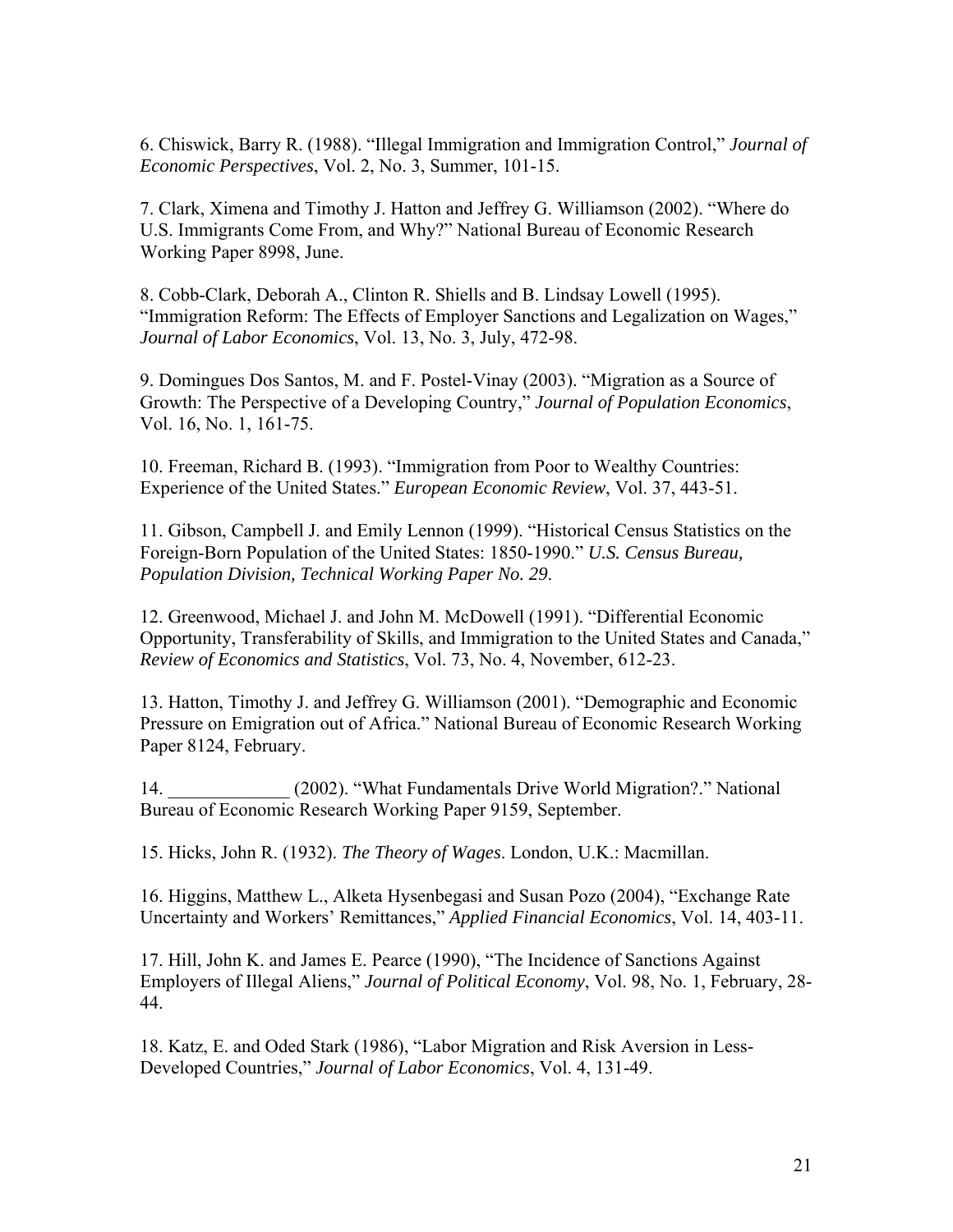19. Keller, Jennifer and Mustapha K. Nabli. (2002). "The Macroeconomics of Labor Market Outcomes in MENA Over the 1990s." World Bank Report.

20. McCormick, B. and J. Wahba (2000). "Overseas Unemployment and Remittances to a Dual Economy," *Economic Journal*, Vol. 110, 509-34.

21. Myburgh, Andrew. (2004). "Explaining Emigration From South Africa." *The South African Journal of Economics,* Vol. 72, No. 1, March, 125-50.

22. Nigem, Elias T. (1986), "Arab Americans: Migration, Socioeconomic and Demographic Characteristics," *International Migration Review*, Vol. 20, No. 3, Autumn, 629-49.

23. Rapoport, H. and F. Docquier (2003), "The Economics of Migrants' Remittances; in L.-A. Gerard-Varet, S.-C. Kolm and J. Mercier Ythier, eds.: *Handbook of the Economics of Reciprocity, Giving and Altruism*, Amsterdam: North-Holland.

24. Shami, S. (1999). "Emigration Dynamics in Jordan, Palestine and Lebanon." In R. Appleyard (ed.), *Emigration Dynamics in Developing Countries: Vol. IV: The Arab Region*. Aldershot: Ashgate.

25. Sjaastad, Larry (1962). "The Costs and Returns of Human Migration." *Journal of Political Economy*, Vol. 70, No. 5 (part 2), S80-S93.

26. Stark, Oded (1984). "Migration Decision Making: A Review Article," *Journal of Development Economics*, Vol. 14, 251-59.

27. \_\_\_\_\_\_\_\_\_\_\_\_\_\_\_ (1991). *The Migration of Labor*. Cambridge, MA: Basil Blackwell.

28. \_\_\_\_\_\_\_\_\_\_\_\_ and D. Levhari (1982). "On Migration and Risk in LDCs," *Economic Development and Cultural Change*, Vol. 31, 191-96.

29. Todaro, Michael (1969). "A Model of Labor Migration and Urban Unemployment in Less Developed Countries." *The American Economic Review*, Vol. 591, 138-48.

30. World Bank. (1995). "Will Arab Workers Prosper or Be Left Out In the Twenty- First Century. *World Development Report*.

31. \_\_\_\_\_\_\_\_\_\_\_ (1993). "Will Arab Workers Prosper or Be Left Out In the Twenty – First Century." *World Development Report*.

32. World Bank (1995). Will Arab Workers Prosper or Be Left Out In the Twenty-First Century?" *World Development Report.*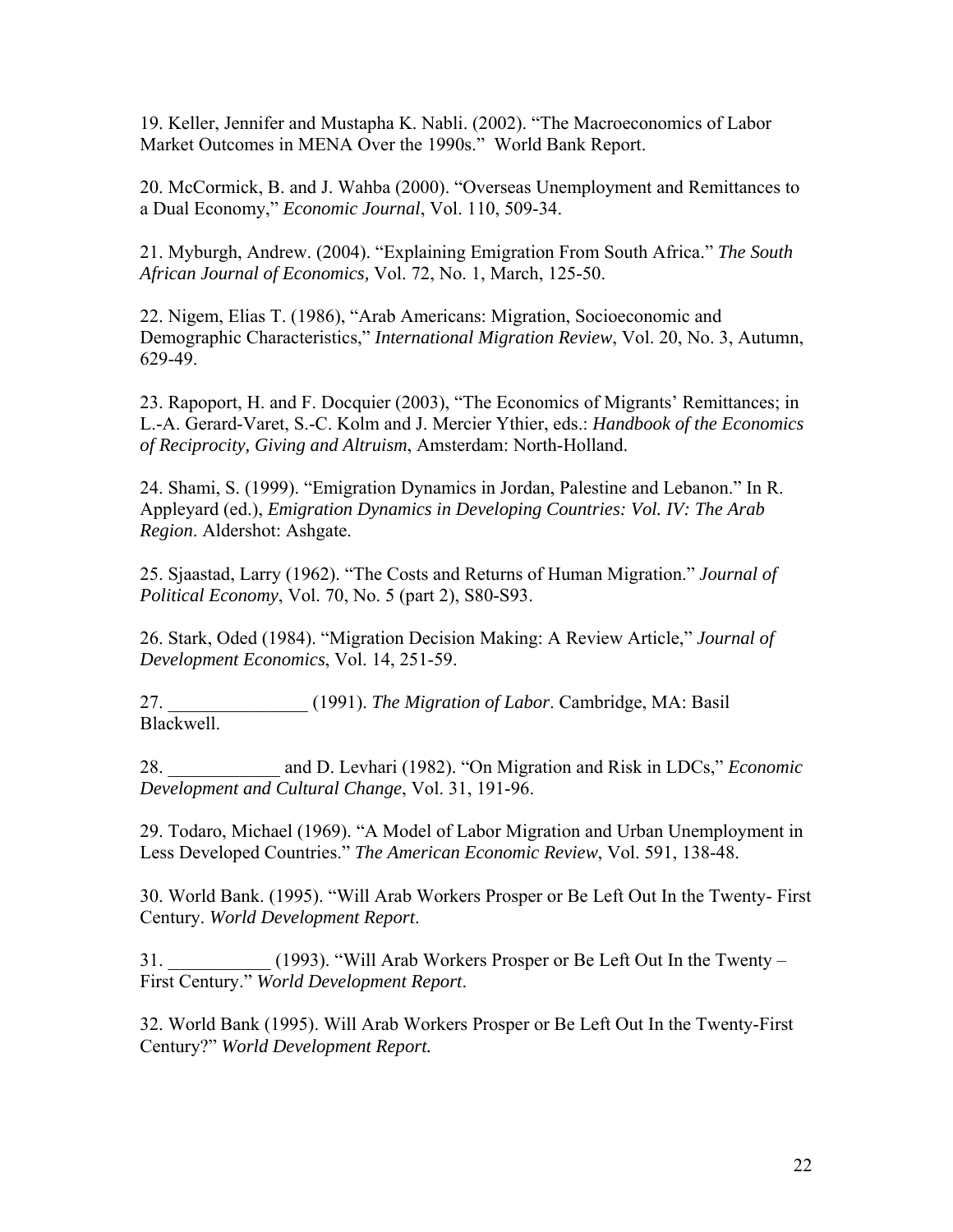| Variable                      | Mean           | DUSCI IPU VU DIAUSIIUS<br>Standard | Minimum        | Maximum       |
|-------------------------------|----------------|------------------------------------|----------------|---------------|
|                               |                | Deviation                          |                |               |
| Total visas                   | 6,207          | 12,055                             | 534            | 66,864        |
| issued by U.S.                |                |                                    |                |               |
| authorities                   |                |                                    |                |               |
| Employment                    | 1,510          | 5,154                              | 10             | 39,793        |
| emigration rate               |                |                                    |                |               |
| Real relative                 | 14.586         | 63.179                             | 0.0096         | 362.57        |
| return to                     |                |                                    |                |               |
| remittances                   |                |                                    |                |               |
| Real hourly                   | \$7.95         | \$0.27                             | \$7.63         | \$8.34        |
| U.S. wage                     |                |                                    |                |               |
| Average real                  | 90.20          | 8.42                               | 80.31          | 104.96        |
| earnings index                |                |                                    |                |               |
| in U.K.                       |                |                                    |                |               |
| Stock of                      | 105,260        | 231,780                            | 1,656          | 1,369,100     |
| previous                      |                |                                    |                |               |
| immigrants                    |                |                                    |                |               |
| from source                   |                |                                    |                |               |
| country                       |                |                                    |                |               |
| residing in U.S.              |                |                                    |                |               |
| Real per capita               | \$4,573.60     | \$5,917.20                         | \$9.39         | \$23,768.00   |
| GDP in source                 |                |                                    |                |               |
| country (in U.S.              |                |                                    |                |               |
| dollars)                      |                |                                    |                |               |
| U.S. Exchange                 | \$0.49         | \$0.88                             | \$0.000507     | \$3.41        |
| rate                          |                |                                    |                |               |
| U.K. Exchange                 | 0.00453 Pounds | 0.00151 Pounds                     | 0.00033 Pounds | 2.2635 Pounds |
| Rate                          | \$20.53        | \$10.61                            | \$0.39         | \$93.13       |
| Real price of                 |                |                                    |                |               |
| OPEC oil (in<br>U.S. dollars) |                |                                    |                |               |
|                               | 182            |                                    |                |               |
| Sample size                   |                |                                    |                |               |

**Table 1 Descriptive Statistics**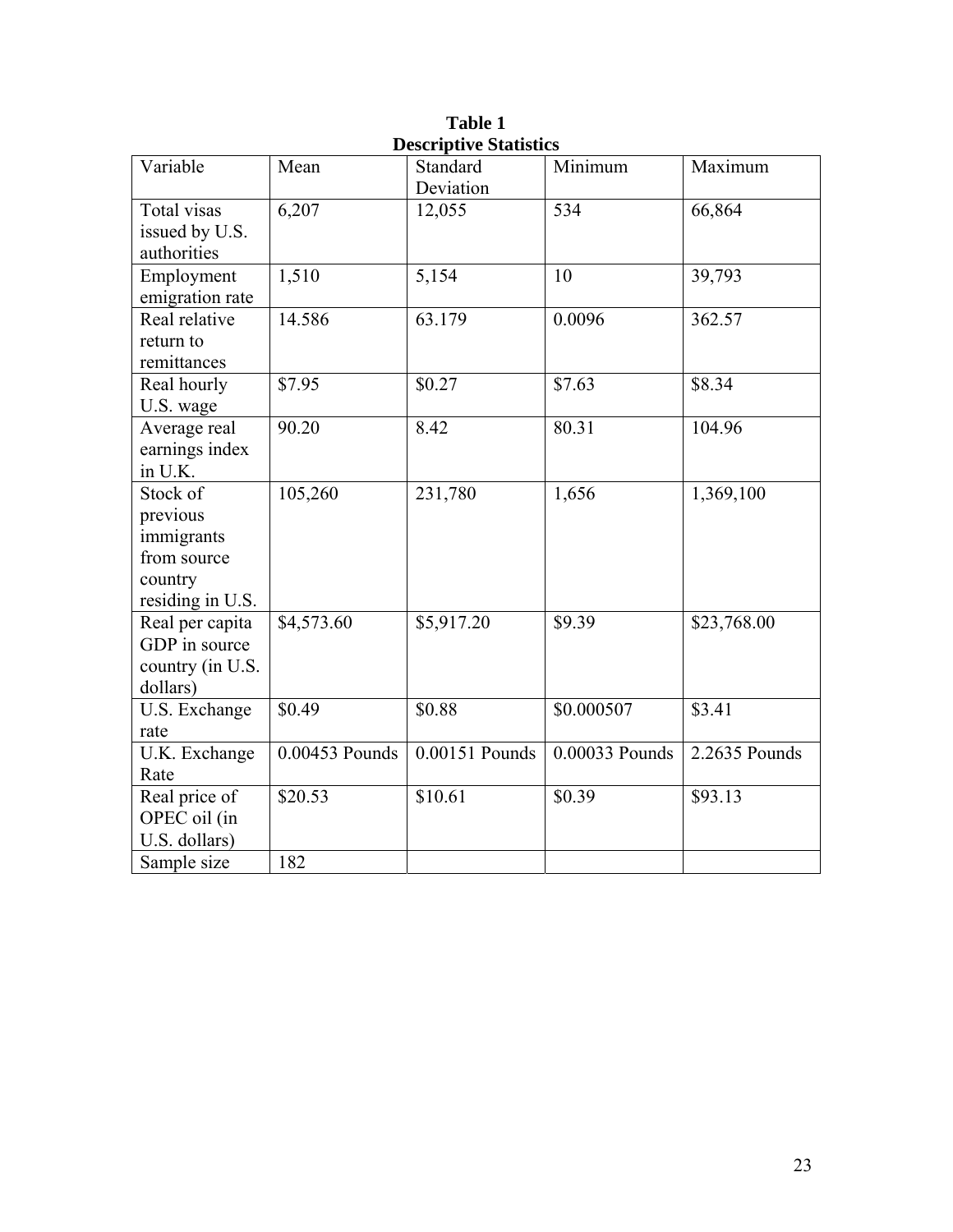|                        | (t-ratios in parentheses; boldface indicates significant at 10% or better |                 |                    |                 |  |  |  |  |
|------------------------|---------------------------------------------------------------------------|-----------------|--------------------|-----------------|--|--|--|--|
| <b>VARIABLE</b>        |                                                                           | $\mathbf{I}$    | III                | IV              |  |  |  |  |
|                        | Total                                                                     | Employment      | Total              | Employment      |  |  |  |  |
|                        | emigration<br>rate                                                        | emigration rate | emigration<br>rate | emigration rate |  |  |  |  |
| Exchange rate-         | 0.00000019                                                                | 0.000000037     | 0.00000020         | 0.000000029     |  |  |  |  |
| adjusted real          | (2.83)                                                                    | (1.89)          | (2.50)             | (1.30)          |  |  |  |  |
| wage ratio<br>Exchange | 0.000049                                                                  | 0.000066        |                    |                 |  |  |  |  |
| rate ratio             | (0.77)                                                                    |                 |                    |                 |  |  |  |  |
| Relative               |                                                                           | (3.91)          | 0.000012           | $-0.000002$     |  |  |  |  |
| affordability          |                                                                           |                 | (0.34)             | $(-0.66)$       |  |  |  |  |
| of migration           |                                                                           |                 |                    |                 |  |  |  |  |
| Real GDP               | $-0.000000007$                                                            | $-0.0000000075$ | $-0.000000005$     | $-0.0000000045$ |  |  |  |  |
|                        | $(-0.98)$                                                                 | $(-4.04)$       | $(-0.69)$          | $(-2.20)$       |  |  |  |  |
| per capita             |                                                                           |                 | 0.0000052          |                 |  |  |  |  |
| Real price of          | 0.0000054                                                                 | 0.0000011       |                    | 0.00000086      |  |  |  |  |
| oil                    | (2.027)                                                                   | (2.91)          | (1.98)             | (2.33)          |  |  |  |  |
| Past                   | 0.0409                                                                    | 0.0048          | 0.0427             | 0.0072          |  |  |  |  |
| immigration            | (2.02)                                                                    | (0.71)          | (2.22)             | (1.11)          |  |  |  |  |
| Post 9/11              | 0.000037                                                                  | 0.000022        | 0.000038           | 0.000023        |  |  |  |  |
| Period                 | (1.75)                                                                    | (3.40)          | (1.77)             | (3.37)          |  |  |  |  |
| Control                |                                                                           |                 |                    |                 |  |  |  |  |
| Iraq war               | $-0.000094$                                                               | $-0.000021$     | $-0.000098$        | $-0.000025$     |  |  |  |  |
| control                | $(-3.47)$                                                                 | $(-2.89)$       | $(-3.56)$          | $(-3.80)$       |  |  |  |  |
| <b>IIRIA</b> and       | $-0.000062$                                                               | $-0.000013$     | $-0.000064$        | $-0.000014$     |  |  |  |  |
| <b>PRWOR</b>           | $(-2.94)$                                                                 | $(-2.82)$       | $(-2.92)$          | $(-3.47)$       |  |  |  |  |
| Acts                   |                                                                           |                 |                    |                 |  |  |  |  |
| HB1 Quota              | $-0.000075$                                                               | $-0.000022$     | $-0.000074$        | $-0.000021$     |  |  |  |  |
| Control                | $(-3.2)$                                                                  | $(-3.44)$       | $(-3.18)$          | $(-3.25)$       |  |  |  |  |
| Iraqi dummy            | 0.00002                                                                   | $-0.000041$     | 0.000032           | $-0.000041$     |  |  |  |  |
|                        | (0.26)                                                                    | $(-1.74)$       | (0.37)             | $(-2.47)$       |  |  |  |  |
| Jordanian              | 0.00055                                                                   | $-0.00010$      | 0.00061            | $-0.000031$     |  |  |  |  |
| dummy                  | (4.01)                                                                    | $(-3.33)$       | (4.26)             | $(-0.67)$       |  |  |  |  |
| Lebanese               | 0.000017                                                                  | $-0.000018$     | $-0.000025$        | $-0.000081$     |  |  |  |  |
| dummy                  | (0.03)                                                                    | $(-0.20)$       | $(-0.05)$          | $(-0.46)$       |  |  |  |  |
| Egyptian               | 0.00008                                                                   | $-0.000024$     | 0.000094           | $-0.000021$     |  |  |  |  |
| dummy                  | (0.94)                                                                    | $(-0.65)$       | (0.98)             | $(-1.52)$       |  |  |  |  |
| Kuwaiti                | 0.00012                                                                   | $-0.00037$      | 0.00046            | 0.000071        |  |  |  |  |
| dummy                  | (0.26)                                                                    | $(-3.09)$       | (3.34)             | (1.65)          |  |  |  |  |
| Moroccan               | 0.00003                                                                   | $-0.000041$     | 0.000037           | $-0.000035$     |  |  |  |  |
| dummy                  | (0.88)                                                                    | $(-3.97)$       | (1.07)             | $(-5.63)$       |  |  |  |  |
| Saudi                  | 0.00011                                                                   | $-0.000004$     | 0.00011            | $-0.000013$     |  |  |  |  |
| dummy                  | (1.66)                                                                    | $(-0.17)$       | (1.59)             | $(-0.88)$       |  |  |  |  |
| Syrian                 | 0.00008                                                                   | $-0.00001$      | 0.000076           | $-0.000014$     |  |  |  |  |
| dummy                  | (0.97)                                                                    | $(-0.43)$       | (0.93)             | $(-0.77)$       |  |  |  |  |

**Table 2 Coefficient Estimates of emigration rate equations (t-ratios in parentheses; boldface indicates significant at 10% or better)**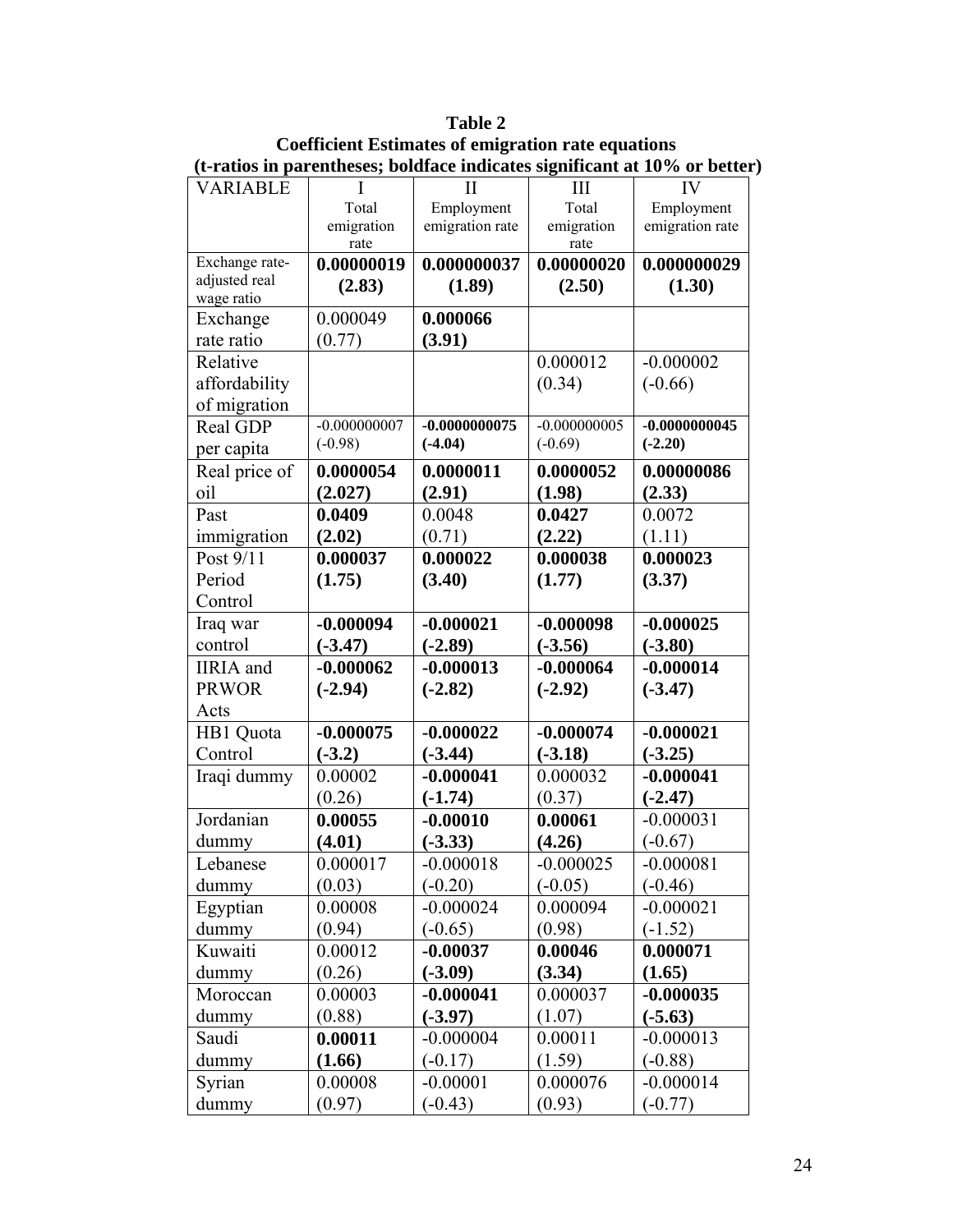| <b>UAE</b>                | 0.00039      | 0.00003      | 0.00036      | $-0.000012$   |
|---------------------------|--------------|--------------|--------------|---------------|
| dummy                     | (3.05)       | (0.74)       | (2.80)       | $(-0.28)$     |
| Yemeni                    | 0.00018      | $-0.000019$  | 0.00018      | $-0.000014$   |
| dummy                     | (2.60)       | $(-0.95)$    | (2.54)       | $(-1.32)$     |
| Indian                    | $-0.00003$   | $-0.000036$  | $-0.000023$  | $-0.000028$   |
| dummy                     | $(-1.01)$    | $(-3.25)$    | $(-0.74)$    | $(-3.39)$     |
| Thai dummy                | 0.0001       | $-0.000036$  | 0.00009      | $-0.000035$   |
|                           | (1.34)       | $(-3.59)$    | (1.23)       | $(-3.45)$     |
| Argentinian               | $-0.00004$   | $-0.000019$  | $-0.000025$  | $-0.0000008$  |
| dummy                     | $(-0.81)$    | $(-1.41)$    | $(-0.56)$    | $(-0.06)$     |
| Iraq x Real               | $-0.000004$  | $-0.000001$  | $-0.0000037$ | $-0.00000081$ |
| oil price                 | $(-1.42)$    | $(-1.22)$    | $(-1.39)$    | $(-2.16)$     |
| Egypt x Real              | $-0.000004$  | $-0.000008$  | $-0.000004$  | $-0.0000006$  |
| oil price                 | $(-1.03)$    | $(-0.50)$    | $(-1.00)$    | $(-1.06)$     |
| Kuwait x                  | $-0.00001$   | 0.0000025    | $-0.000011$  | 0.0000007     |
| Real oil price            | $(-1.45)$    | (1.65)       | $(-1.81)$    | (0.31)        |
| Saudi x Real              | $-0.0000008$ | 0.0000013    | $-0.0000009$ | 0.0000012     |
| oil price                 | $(-0.23)$    | (1.12)       | $(-0.25)$    | (1.42)        |
| Syria x Real              | $-0.000003$  | $-0.0000009$ | $-0.0000032$ | $-0.0000008$  |
| oil price                 | $(-0.95)$    | $(-0.70)$    | $(-0.95)$    | $(-1.52)$     |
| <b>UAE</b> x Real         | $-0.0000002$ | 0.0000063    | $-0.0000003$ | 0.0000061     |
| oil price                 | $(-0.09)$    | (4.35)       | $(-0.12)$    | (4.24)        |
| Yemen x                   | $-0.000006$  | $-0.0000012$ | $-0.0000058$ | $-0.000001$   |
| Real oil price            | $(-2.08)$    | $(-1.75)$    | $(-2.00)$    | $(-2.65)$     |
| Constant                  | 0.000005     | 0.0000038    | $-0.000031$  | 0.000034      |
|                           | (2.03)       | (2.29)       | $(-0.40)$    | (3.34)        |
| Adjusted $\overline{R^2}$ | 0.9057       | 0.7846       | 0.9056       | 0.7638        |
| Sum of                    | 0.0000018    | 0.00000008   | 0.0000018    | 0.00000009    |
| squared                   |              |              |              |               |
| errors                    |              |              |              |               |
| Sample size               | 182          | 182          | 182          | 182           |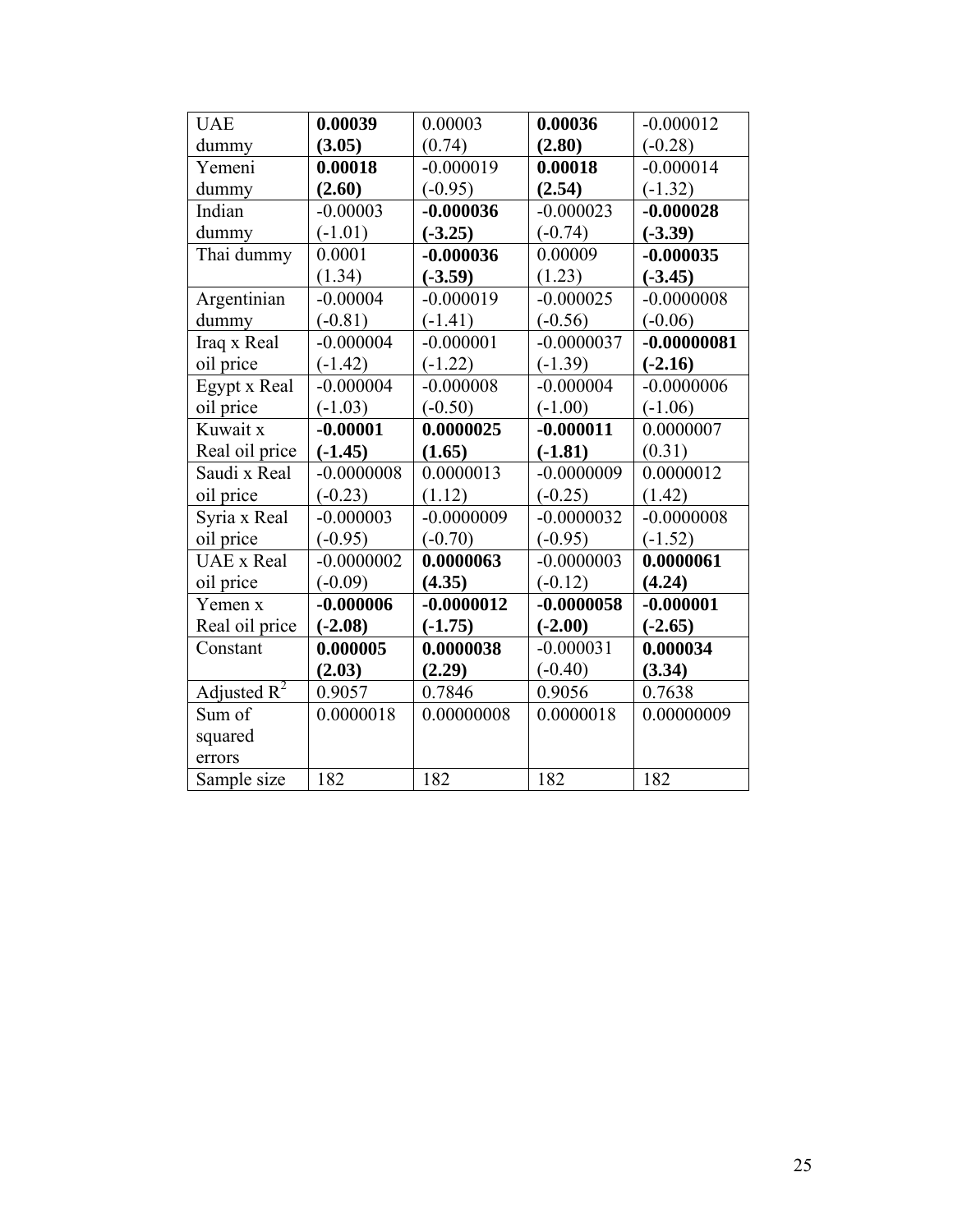# **VI. FOOTNOTES**

<sup>1</sup> See, for example, recent work by Beine, Docquier and Rapoport (2001, 2003) and Domingues Dos Santos and Postel-Vinay (2003).

<sup>2</sup> See recent work by McCormick and Wahba (2000) and Rapoport and Docquier (2003), for example.

<sup>3</sup> See Chiswick (1988), Hill and Pearce (1990) and Cobb-Clark, Shiells and Lowell (1995), for example.

<sup>4</sup> See Stark and Levhari (1982), Stark (1984) and Katz and Stark (1986).

 $<sup>5</sup>$  Network effects are the ties that a prospective migrant has to family, friends and</sup> business associates in the receiving country. These effects are generally stronger the greater is the number of previous migrants residing in the receiving country and, more specifically, the size of an immigrant enclave in a particular region or city.

 $6$  For two studies that provide a thorough treatment of the effects of receiving country immigration policies, see Greenwood and McDowell (1991) and Hatton and Williamson (2002).

7 See the *The Economics of Migration*, Vols. I-IV, edited by Klaus F. Zimmerman and Thomas K. Bauer, Edward Elgar, 2002, for a very comprehensive collection of papers on all aspects of the subject. Another worthwhile, more multidisciplinary, survey is Douglas S. Massey, *et al*, "Theories of International Migration: A Review and Appraisal,"

*Population and Development Review* 19 (September, 1993), pp. 431-66.

<sup>8</sup> An exception is Greenwood & McDowell's (1991) study on the volume of migration flows to the USA and Canada. They created two variables capturing political conditions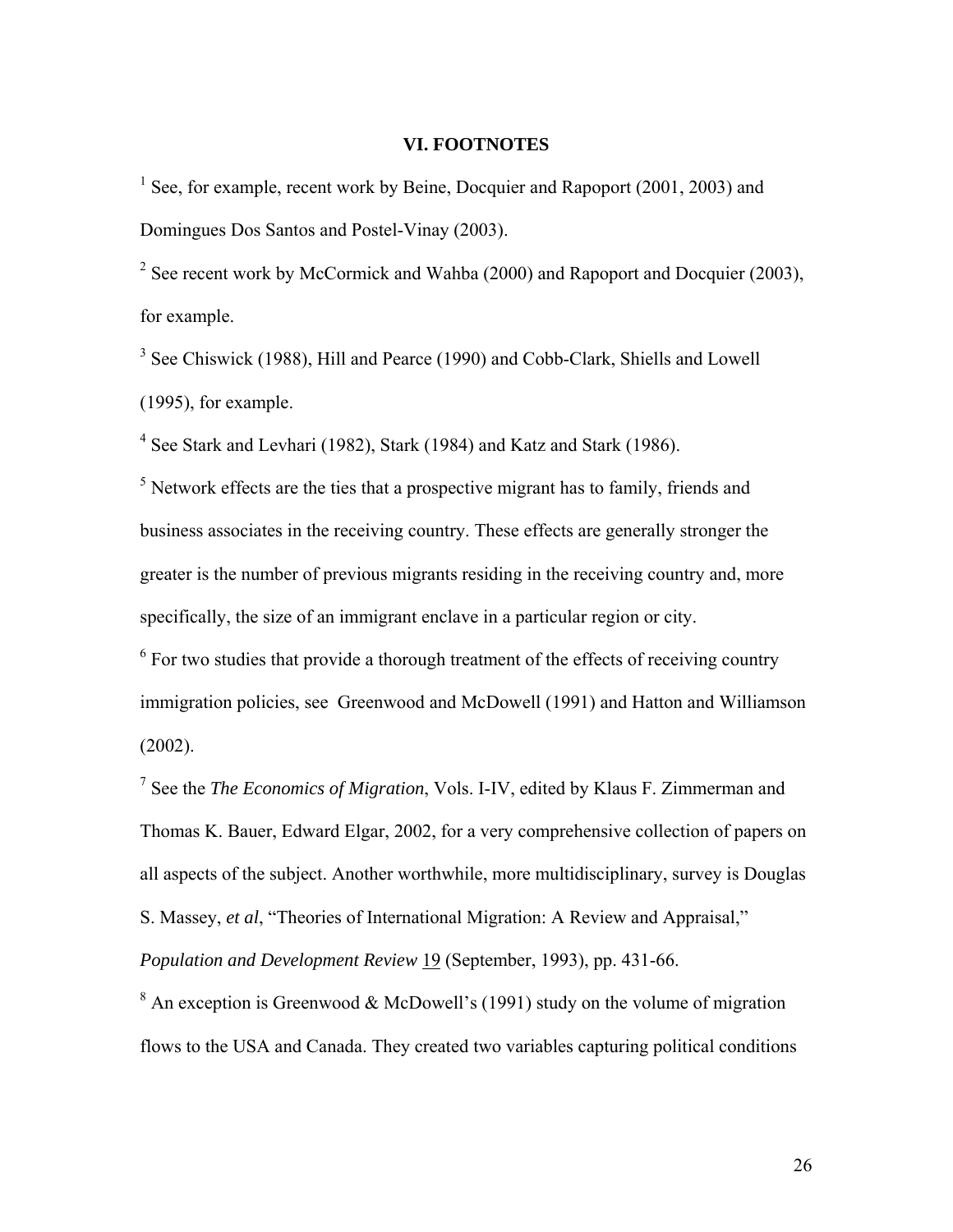in the source country: an index of political rights and a dummy indicating the country's involvement in an international crisis related to war or serious clashes with another nation. Greenwood  $&$  McDowell found both variables to be statistically significant explanators of migration flows.

 $9$  We should mention two studies that have been useful to us in framing this study. These are Birks, Seccombe and Sinclair's (1986) study on internal migration of oil workers to the Arab Gulf and Adams's (1993) study on the economic and demographic determinants of internal migration from Rural Egypt. Nigem's (1986) study on the socioeconomic and demographic characteristics of Arab Americans is also useful in understanding the composition of Arab migrant flows to the USA. Ours is the first study that examines empirically the determinants of international migration from the Arab region and relates this to recent economic and political events. We should point out that there have been a number of studies done on international emigration from Africa, e.g. Stark (1991), Hatton and Williamson (2001) and Myburgh (2004), but nothing from the Arab region.

10 According to the 2002 *Arab Human Development* Report, with a current annual population growth rate of 2.7% (or 10 million people annually, compared with a global growth rate averaging 1.7%), demographic projections suggest that the region's population will reach 459 million in 2020. These figures present a major challenge to the Arab economy, which must grow at least 6% annually in order to absorb increases in population. Even now, Arab economies cannot keep up with the sizes of their workforces. According to the World Bank's 1998 *World Employment Report*, during the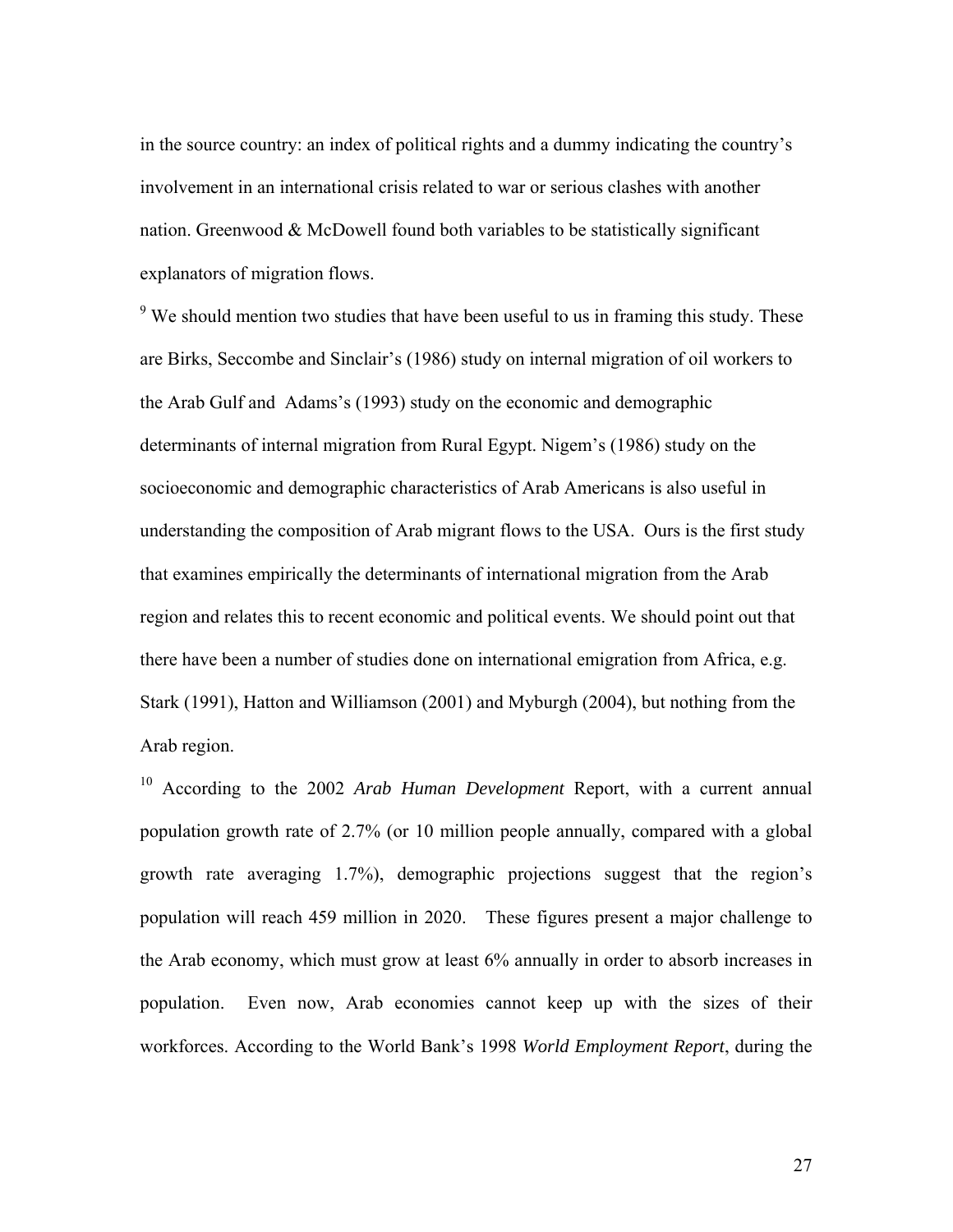mid 1990s only 37% of employable workers participated in Egypt's labor force and only 29% did so in Jordan's labor force. There is also great diversity between Arab countries with respect to their population sizes. For example, according to the 2002 *Arab Human Development Report*, Egypt has a population of 67 million, Sudan has 31 million and Algeria and Morocco both have about 30 million. In contrast, Bahrain's population is only 640,000 and the populations of Qatar, Kuwait and the United Arab Emirates are 560,000, 1.91 million, and 2.61 million people respectively.

 $11$  The oil-producing states include Algeria, Egypt, Syria, Yemen, Iraq, Bahrain, Kuwait, Oman, Qatar, Saudi Arabia, and the United Arab emirates and the non oil-producing states include Jordan, Morocco, Tunisia, Mauritania, Sudan, Comoros, Somalia, Palestine and Djibouti.

 $12$  During the oil boom period of the 1960s and 1970s, the economic growth rate of the Arab region was among the highest in the World; unemployment rates were close to zero and oil-driven prosperity led to a significant improvement in many indicators of economic development. The combination of rapid economic development and a limited supply of indigenous labor in the oil producing countries between 1970 and 1985 resulted in considerable dependence on migrant labor, mainly from non oil-producing countries. In the mid 1990s, migrant labor constituted about 35% of an Arab country's labor force on average, and as much as 80% of the labor force in some oil producing countries such as the United Arab Emirates and Kuwait (World Bank, 1995). The collapse of oil prices in 1986 marked the end of the oil boom era. The decline in the demand for labor in the non oil-producing countries, coupled with a decline in the demand for migrant labor in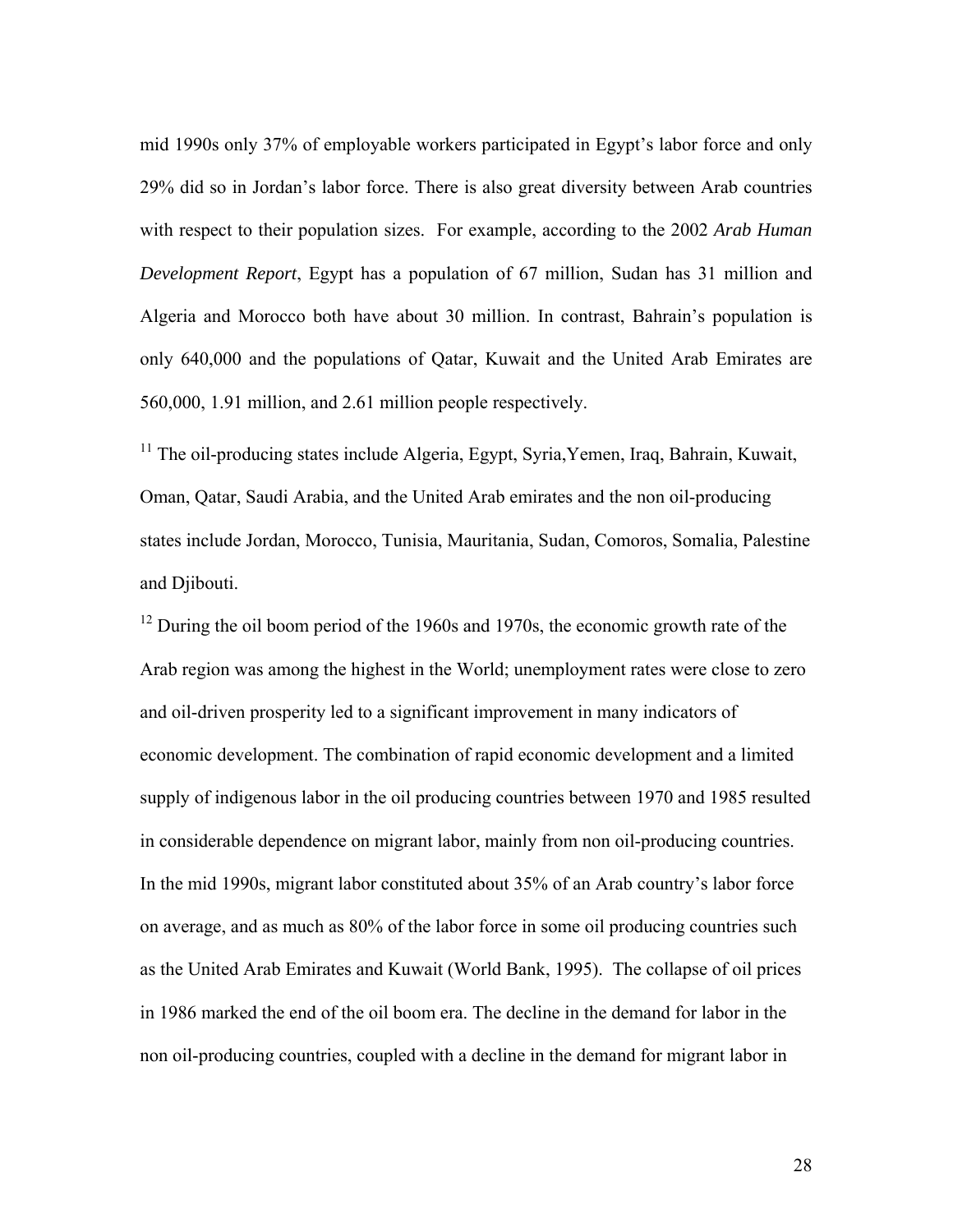the oil-producing countries, encouraged international emigration from the Arab region, primarily to Europe and the U.S. However, the spot price of OPEC crude oil rose by over 40% between 1992 and 2003, which may have had negative effects on Arab emigration to other parts of the World.

<sup>13</sup> The countries currently receiving large remittances from migrant workers, both overseas and within the region, include Egypt (\$2.9 billion), Lebanon (\$2.3 billion) and Jordan (\$2 billion). In 2002 the entire Arab region received \$14 billion in remittances, totaling 2.2% of regional Gross Domestic Product (GDP), making the region the highest receiver of remittances in the world (World Bank 2003)

 $14$  For example, the U.S. price of an Iraqi Dinar fell from an average 4.76 U.S. cents in 1992 to an average of approximately 5/100 of a U.S. cent in 2003.

 $15$  For example, if the U.S. price of an Arab country's currency rises, then Arabs contemplating migration to the U.S. are likely to face lower relocation costs (lower airfares and lower start-up costs following arrival in the U.S., for example). Suppose the U.K. is an attractive alternative destination for Arab migrants. We hypothesize that migration to the U.S. will be encouraged only if the Arab price of the dollar falls *relative* to the Arab price of the British pound. In contrast, if the U.S. price of an Arab currency falls relative to its U.K. counterpart, the costs of migrating to the U.S. relative to the costs of migrating to the U.K. will rise and this will lower emigration to the U.S.

<sup>16</sup> BCIS is the successor to the Immigration and Naturalization Service, which was part of the U.S. Department of Justice.

 $17$  See http://uscis.gov/graphics/shared/aboutus/statistics/index.htm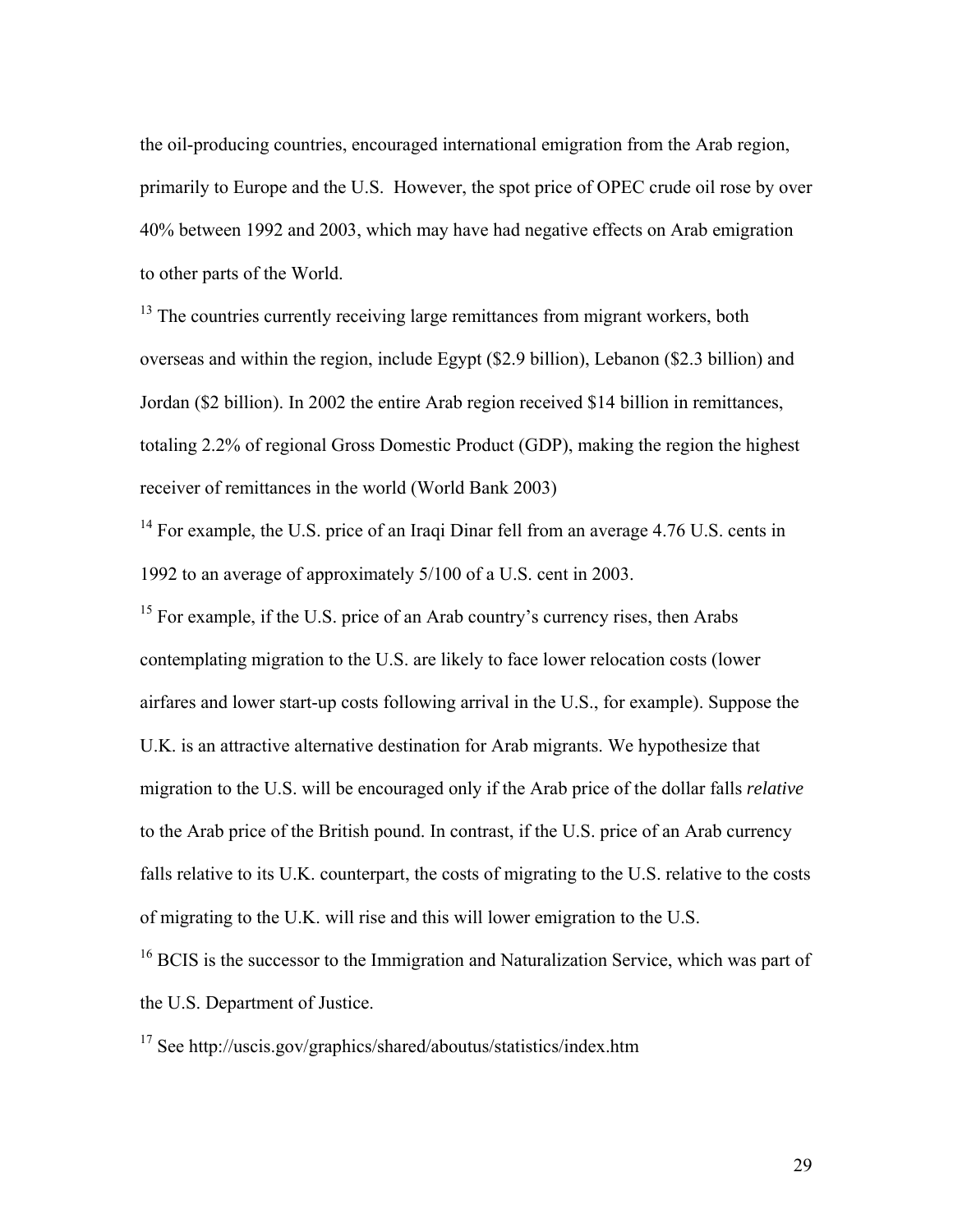18 See http://www.unctad.org.

19 See ftp.bls.gov/pub/suppl/empsit.ceseeb2.txt.

20 See http://www.gpoaccess.gov/eop.

<sup>21</sup> According to the Migration Information Source ( $http://www.migration information.org)$ , the top two European destinations for Arab migrants are Germany and the U.K. Based on the most recently available data from that source, 226,149 persons born in the Middle East were residing in the U.K. in 2001 (105,981 of those persons were from countries other than Cyprus and Iran). In 2002, 173,334 persons from the Arab region (including 83,299 from Iraq, 47,827 from Lebanon and 28,679 from Syria) were residing in Germany. 22 See http://www.statistics.gov.uk/statbase.

<sup>23</sup> See http://laborsta.ilo.org. CPI data for Iraq were obtained from the Central Bank of Iraq's *Statistical Bulletin* and the *Annual Bulletin* for 2003, 2004 and 2005. These materials are available from the bank's website, located at

http://www.cbiraq.org/cbs7.htm.

 $24$  Foreign-born population stock data for census years 1990 are taken from Gibson and Lennon (1999), which is available online at

http://www.census.gov/population/www/documentation/twps0029/twps0029.html. The same information for 2000 came from the census website.

 $25$  The Pound is the official currency in Egypt, Lebanon and Syria, the Riyal is the official currency in Saudi Arabia, the Dinar is the official currency in Iraq, Jordan and Kuwait, the Dirham is the official currency in Morocco and UAE, the Rial is the official currency in Yemen, the Rupee is India's currency, the Baht is Thailand's currency, the Peso is